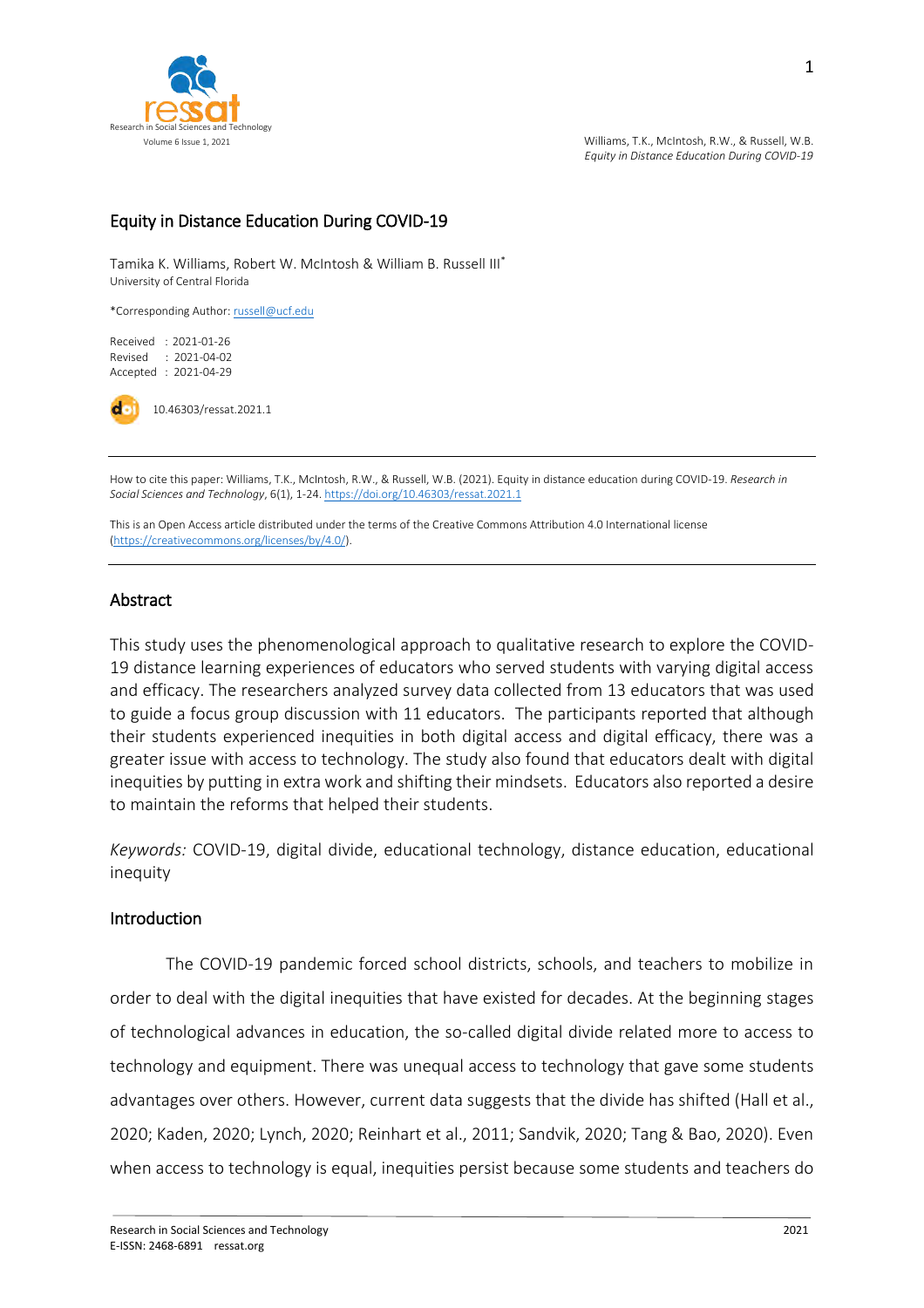

not have the necessary training and skills to take advantage of technological resources. Due to the evolving nature of the pandemic, data on this phenomenon is limited, and interpretations are fluid. However, there are patterns in the available data in regard to the impact of technology and training challenges on educational equity. Reports show that educators took actions to close the digital divide during the pandemic that included providing resources and training (Kaden, 2020; Kalimullina et al., 2021; Lynch, 2020; Rhim & Han, 2020; Swarts, 2020; Tadeu et al., 2019; Whittle et al., 2020). They also implemented new teaching methods designed to preserve the sense of community during distance learning.

### Purpose

COVID-19 and the educational response to it affected all students and teachers. Thus, it is important to consider whether and how digital inequities are affecting students and teachers. The purpose of this research is to add to our understanding of these effects through the collection and interpretation of self-reported teacher views. The following questions guided the study:

- 1. How have teachers, schools, and districts responded to the closing of schools as a result of the COVID-19 pandemic?
- 2. Did they consider the digital divide in their responses to mitigate the instructional consequences of the pandemic?
- 3. Have teachers seen evidence of a digital divide when online learning was implemented?
- 4. Do teachers feel that their technology preparation (or lack) influenced the quality of their and their students' experience?
- 5. Will any changes or improvements be continued after COVID?

### Literature Review

#### *Reckoning and Awareness*

The COVID-19 pandemic forced teachers and educational leaders to reckon with existing digital inequities that some were not even aware existed. Because distance learning was the main and sometimes only learning platform at the beginning of the COVID lockdown,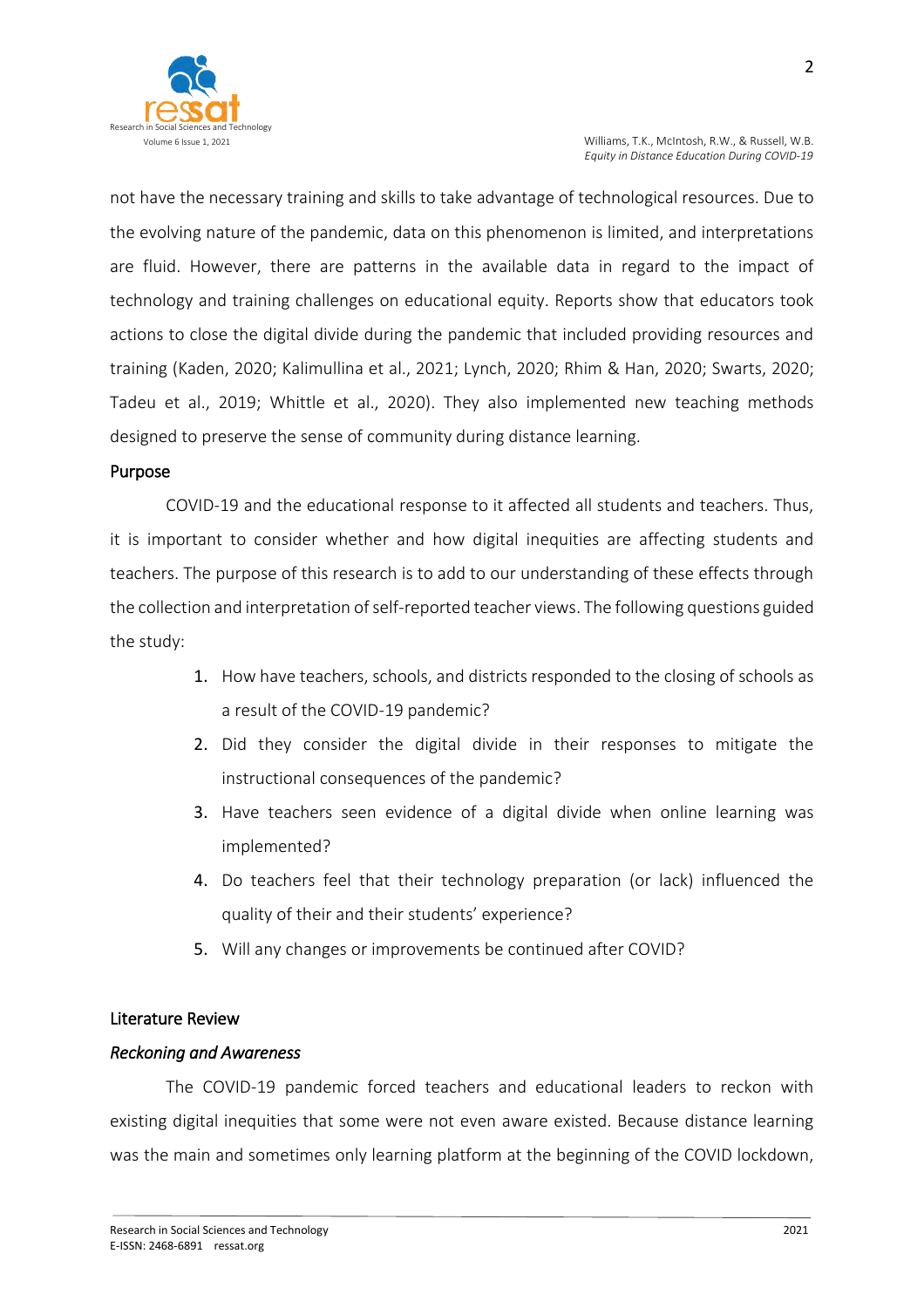

it highlighted digital divide issues, but lessons learned should be carried over to benefit students and achieve educational equity (Hall et al., 2020). Kaden (2020) found that the forced response to the pandemic revealed what was missing when "going digital" and what support and resources were necessary to make sure schools could still be effective and run efficiently. The teacher in Kaden's case study became aware of the challenges his most vulnerable students had to deal with, challenges that were only exacerbated by the pandemic. He had homeless and transient students that he lost contact with and special needs students that he could not properly support. The pandemic also revealed the skills this teacher was missing, some skills he did not know he even needed. Hall et al. (2020) found that the pre-service teachers in their study who analyzed digital access data became aware of the unequal access to technology and technology training and the systemic racial inequities that contributed to the digital divide. However, these future teachers recognized the potential for technology to truly improve opportunities if inequities are considered and addressed.

This growing awareness led to improvements in practice and procedures, even if temporarily. Rhim and Han (2020) say the sudden and involuntary move to online learning pressed teachers to adopt new teaching methods and to learn new technology. Not only did teachers have to acquire technical skills, but they also had to learn new methods for delivering lessons. Teachers could not just take their face-to-face lessons and post them on their district's digital platform (Godsey, 2020; Han, 2020, Kaden, 2020; & Rhim). Whittle et al. (2020) say the experience of COVID-19 revealed the need for an educational framework to guide and support remote instruction that is necessitated by crisis situations. These researchers proposed their emergency remote teaching environments (ERTE) framework, anticipating future emergency situations.

Even though COVID-19 was a temporary crisis situation, educators and educational researchers found the need to retain the lessons gleaned from the experience. The pre-service teachers in Hall et al.'s study expressed the need to recognize privilege and use that recognition to help marginalized students (2020). The researchers in the study urged teacher educators to continue exposing future teachers to inequities after emergency distance learning ends because the inequities will still be there. School districts had to create new educational models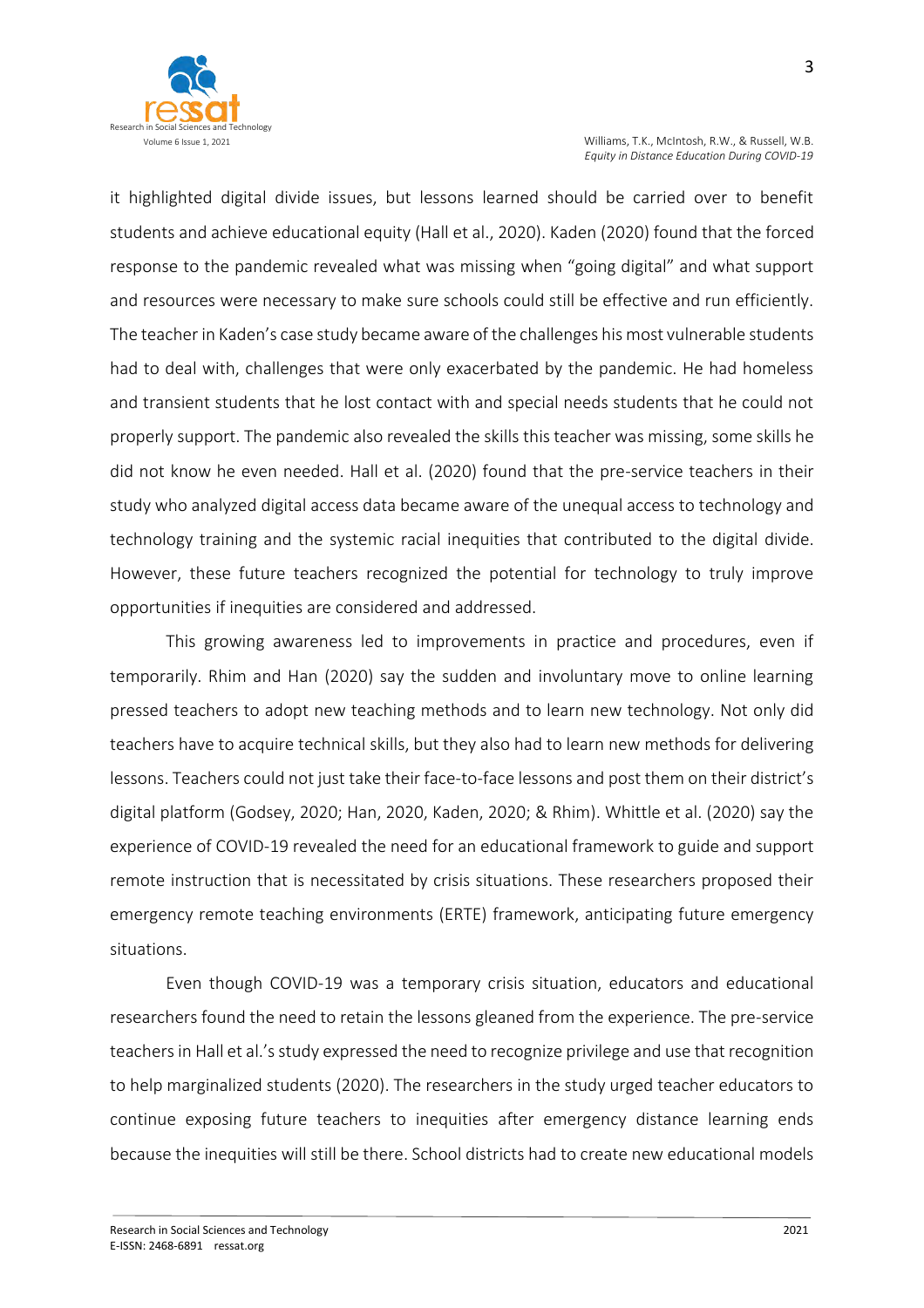

that were flexible and accessible in order to facilitate continued learning in the midst of a global crisis. Parents, students, and the world economy depended on it (Kaden, 2020). Some new models may be more effective than the pre-COVID one and should not be abandoned once the crisis ends (Kaden, 2020; Sandvik, 2020). For example, a distance learning model can allow for more flexibility, cost-effectiveness, and independence. Kaden (2020) argues that distance learning should not be designed to replace or mimic traditional in-person learning but should add to the body of pedagogical knowledge.

### *Access and Efficacy*

Researchers describe the digital divide as having at least two components, with the first focused on access to technology and the internet and the second focused on the efficacy of its use (Hargittai, 2001; Reinhart et al., 2011; Tang & Bao 2020). Traditionally, the first level digital divide focuses on those who have access and those who don't, sometimes called the "haves" and the "have nots." The Pew Research Center (2020) reported that in the United States, the "have nots" are on the decline as of February 2019, with 90% of U.S. adults using the internet and 71% with high-speed broadband internet access at home. That does not mean that we should dismiss the first level of the digital divide because it remains a reality, particularly for rural and lower socioeconomic status (SES) Americans (Anderson & Kumar, 2020; Perrin, 2020). Additionally, the Pew Research Center study focused on adults and did not communicate the full story when considering school-age children. To overcome the first level digital divide during the emergency remote teaching setting created by COVID-19, schools and school districts have distributed technology for students that did not have access at home and often needed to provide or support internet access at home as well. Unfortunately, schools in low SES areas also tend to have reduced technology infrastructure to support the needs of their students and community during times of crisis and school closures (Sayer & Braun, 2020).

The second level of the digital divide transitions from access to technology and the internet to the efficacy of its use. Another way to consider this level of the digital divide is to consider the difference between those who consume information from the internet and those who produce it (Hargittai & Walejko, 2008; Tang & Bao 2020). The difference between these two groups focuses heavily on information and communication technologies (ICT) skills and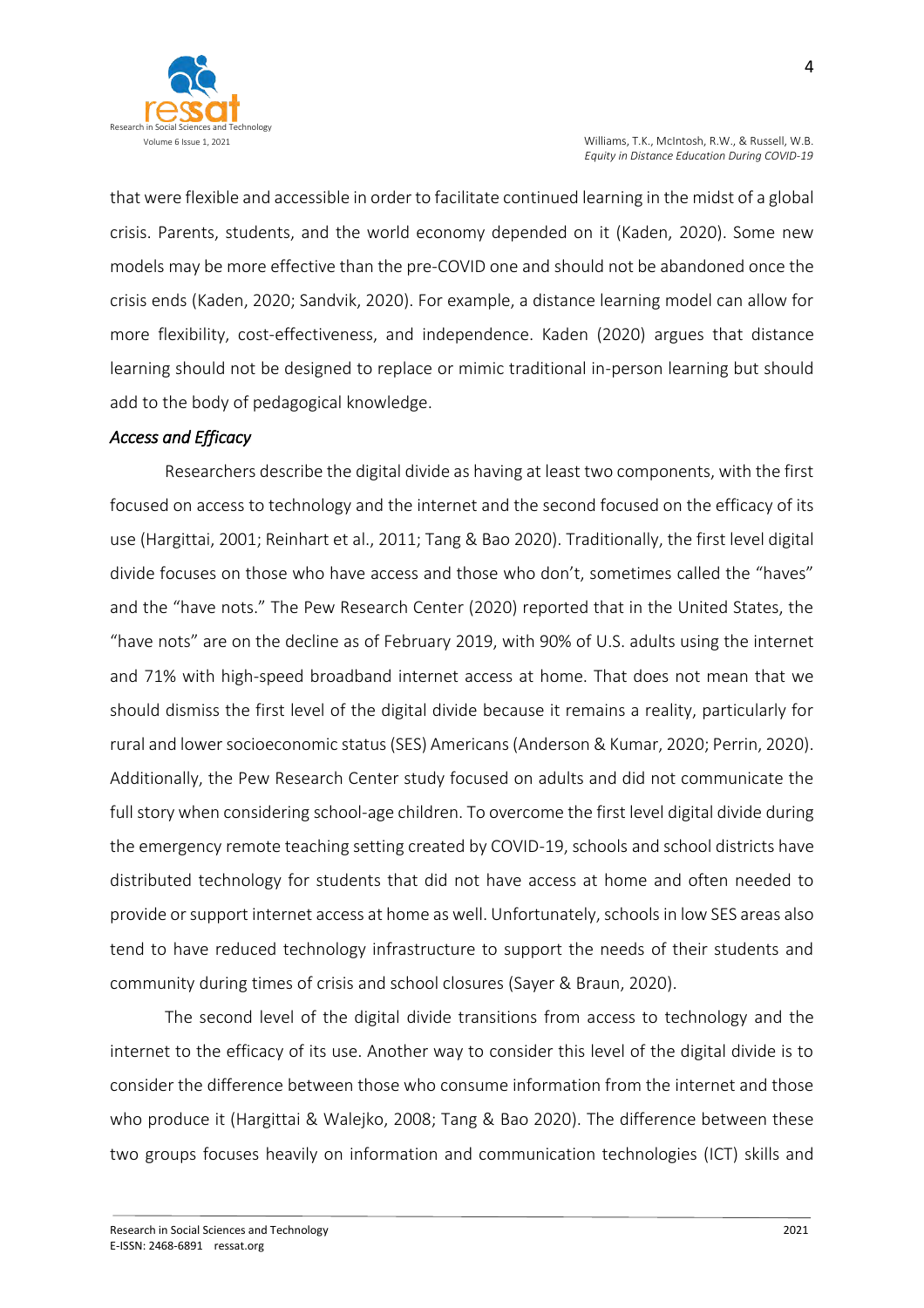

education, and like technology access, this divide tends to be bound with SES (Tang & Bao, 2020). Another factor of the second-level digital divide comes in the form of technology used, with an increasing number of Americans relying on smartphones to access and interact with the internet (Anderson, 2020). Smartphones do not prevent users from overcoming the second level of the digital divide, but they do reduce their access to programs and applications that are often used to generate and create content online.

It is critical to understand that both students and teachers find themselves being influenced by the digital divide. Inequities in teachers' understanding and use of ICTs must be considered when measuring the impact of school closures and emergency remote teaching (Godsey, 2020). Trust and Whalen (2020) found that teachers were often relying on informal networks or self-directed learning in order to overcome the difficulties transitioning from the traditional school-based modality to the emergency remote teaching setting required during COVID-19. Ongoing training and professional development for teachers in ICTs and distance education are needed in order for teachers to effectively transition instruction during crises (Hall et al., 2020; Lynch 2020; Peterson et al., 2020; Tang & Bao, 2020; Trust & Whalen, 2020). School-based embedded technology facilitators are one way to provide informal and ongoing training that teachers need as technology changes and demand shifts based on current circumstances (Reinhart et al., 2011).

### *Connection and Community Building*

Because of the isolation and separation of distance learning, much of the most effective transformations of methods and strategies during the pandemic related to communication and community building (Bertacco, 2020; Godsey, 2020; Kaden, 2020; Lynch, 2020; Rhim & Han, 2020; Sayer & Braun, 2020; Whittle et al., 2020). This is especially the case for students with the greatest need, such as those students who have disabilities, are living in poverty, or are from marginalized groups (Bertacco, 2020; Godsey, 2020; Kaden, 2020; Lynch, 2020). Teachers cannot just take their classroom and lessons and move them online without accommodating for the loss of face-to-face connection (Bertacco, 2020; Godsey, 2020; Rhim & Han, 2020). Lynch (2020) found from her survey of best practices around the world that it is important to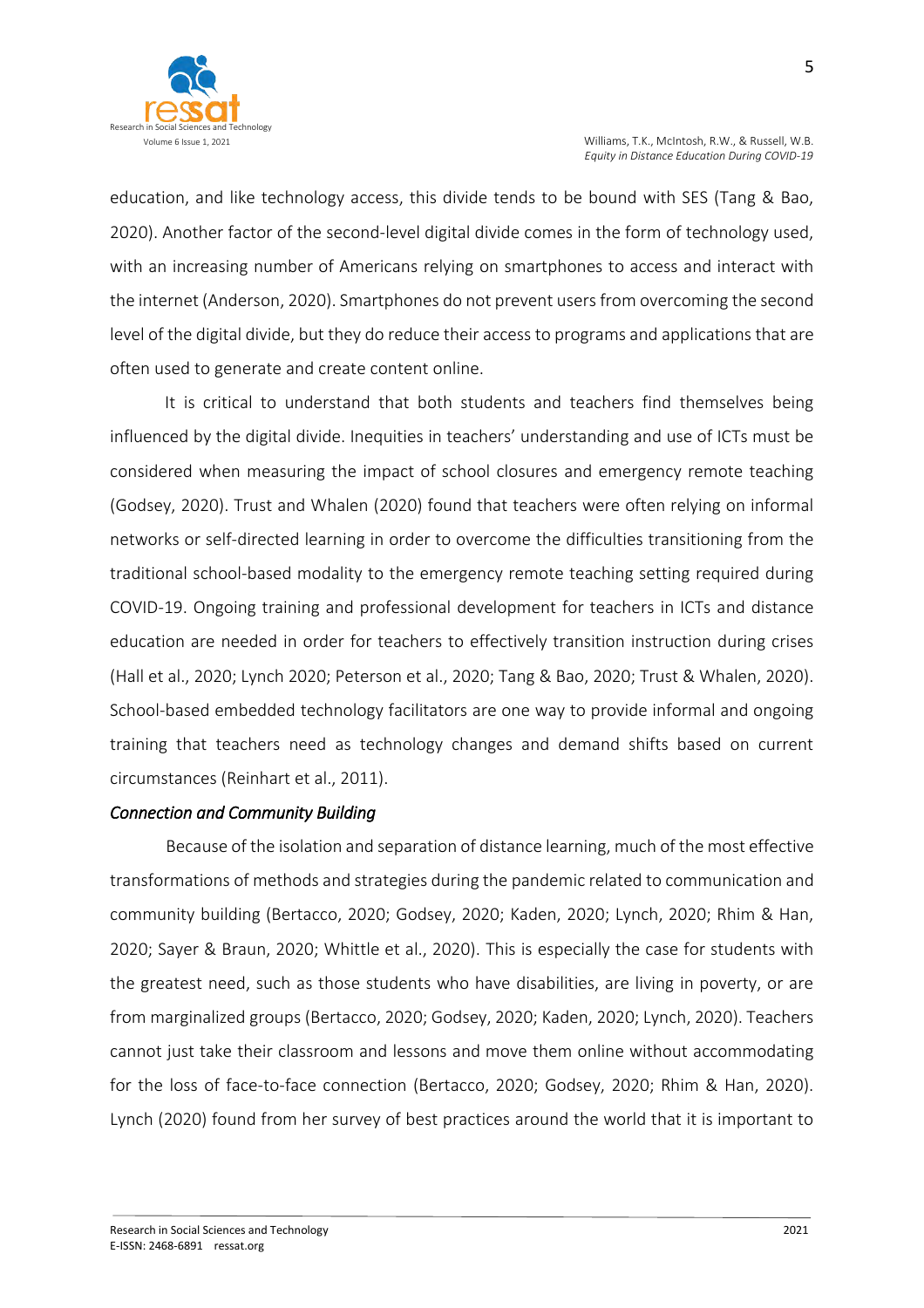

create shared spaces for students that their emotional needs can be met along with their educational needs.

It is important for the teacher to maintain a personal connection to students and parents, which can be more challenging but is even more essential with the most vulnerable students and families (Godsey, 2020; Kaden, 2020). Godsey (2020) points out that not all students have the advantage of an educated parent at home, access to resources, stable internet, or even a safe space to study. Whittle et al.'s (2020) ERTE framework highlights the social role of the teacher to support not only the students but their parents, who must now take on the role of teaching assistant. Teachers should be in regular communication with parents and students. This role is closely related to ERTE's feedback dimension, as teachers need to provide quick assessment feedback. Teachers in Sandvik's (2020) survey reported that they learned the importance of providing feedback to students in various ways. Zoom and other online meeting platforms have become teachers' and students' best friend and worst enemy. Teachers report that there can be too much screen time and information overload (Lynch, 2020; Sandvik, 2020). However, Bertacco (2020) found that teachers should use the time on screen to engage with students. Godsey (2020) says some synchronous meeting time is necessary to build a connection. While maintaining the necessary contact with families is necessary, it can add to teachers' workload (Kaden, 2020; Sandvik, 2020).

Students need to be social and craved a connection with peers during the pandemic (Kaden, 2020; Rhim & Han, 2020; Whittle et al., 2020). Whittle et al. (2020) highlight the critical social component of learning; students who are limited to online learning have a better experience when they have opportunities to interact with other students. Incorporating tools such as message boards, breakout rooms, games can allow for interaction, collaboration, and community building (Bertacco, 2020; Godsey, 2020; Lynch, 2020). Bertacco (2020) warns that the learning context is what is most affected during the COVID-imposed remote learning and must be addressed to make sure educators reach all students.

It is also important and beneficial for teachers to remember their needs during emergency remote learning (Godsey, 2020). Teachers also experienced COVID-19 differently due to inequities (Kaden, 2020; Reinhart et al., 2011; Sandvik, 2020; Tang & Bao, 2020).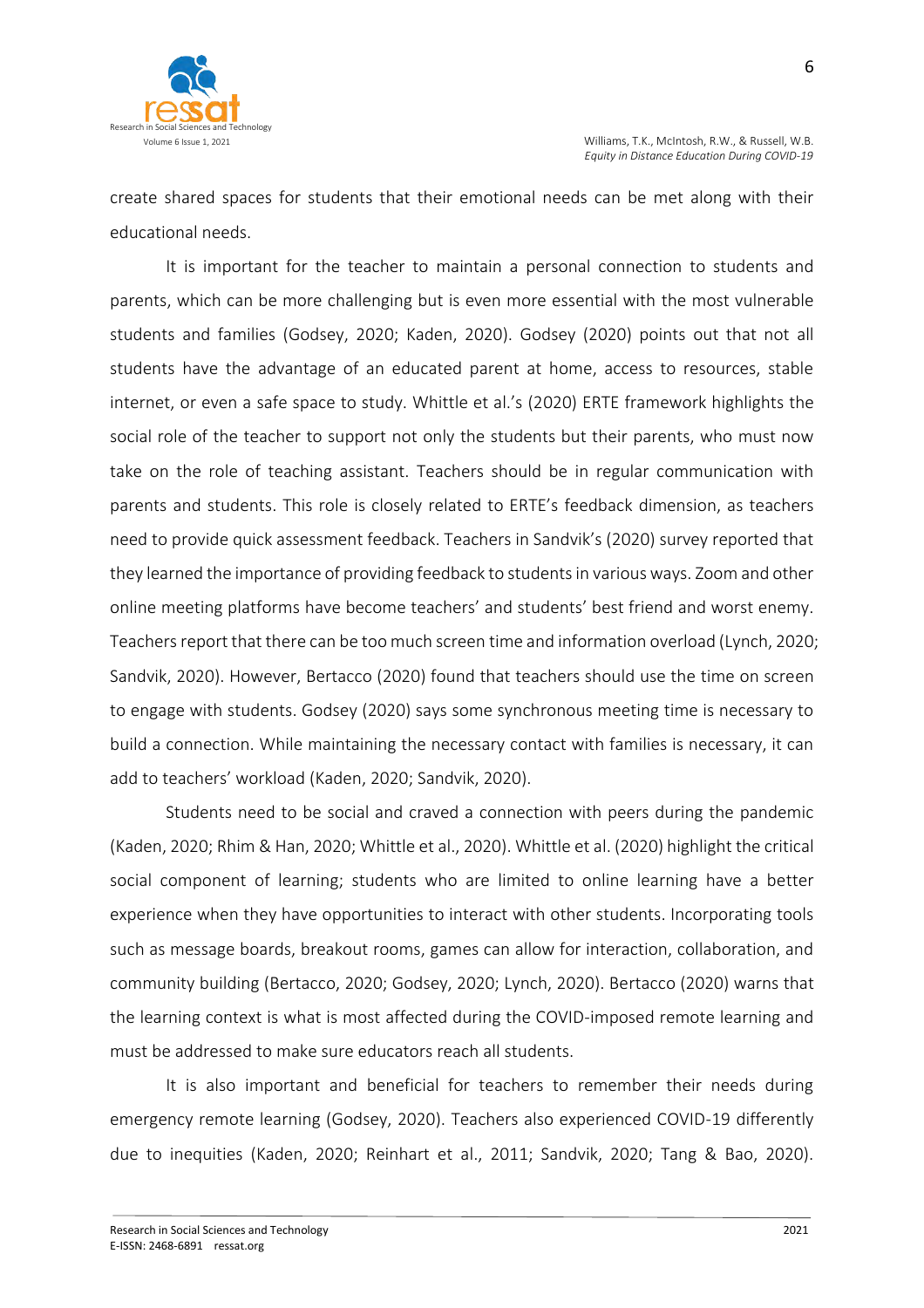

Collaboration among teachers and the sharing of knowledge and resources is vitally important (Godsey, 2020).

The global pandemic that entered the United States in the spring of 2020 forced educators to do what educators have been talking about doing for decades: to revolutionize schools to meet the needs of a diverse population of students. The experience of forced distance learning highlighted the technological divides among students and forced school systems to close those divides by providing access and addressing technological efficacy issues. The work to close the digital gap revealed deeper sociological issues (Kaden, 2020; Sayer & Braun; 2020; Tang & Bao, 2020). A byproduct of attending to the technological gap was bringing attention to student needs that went beyond providing laptops and internet access. The pandemic connected the home and school environment in ways that educators found challenging but informative and transformational. Teachers, school leaders, and educational researchers concluded that the lessons learned need to be retained and that the reforms need to be permanent (Hall et al., 2020; Lynch, 2020; Whittle et al., 2020). It is important to study and reflect on this pandemic through the eyes of the educators on the front lines of what might be an educational revolution. This study examines the experiences and reflections of current educators who serve in different capacities in a school district in the Southeastern United States.

#### Data and Method

We used the phenomenological approach to qualitative research for this study to describe the experiences of educators who served students with differing experiences and needs during the COVID-19 pandemic. After the Institutional Review Board approved the study, we began recruiting participants to take an anonymous survey about their experiences and perceptions. Potential participants were advised of their rights to participate and/or decline participation in the anonymous survey and/or a focus group discussion conducted through the Zoom virtual meeting platform. Those participants who gave consent were sent an anonymous link to the survey that consisted of both Likert-type questions and open-response questions. Those participants who indicated their willingness to also participate in the focus group discussion were sent invitations to a follow-up Zoom meeting. They were given the option to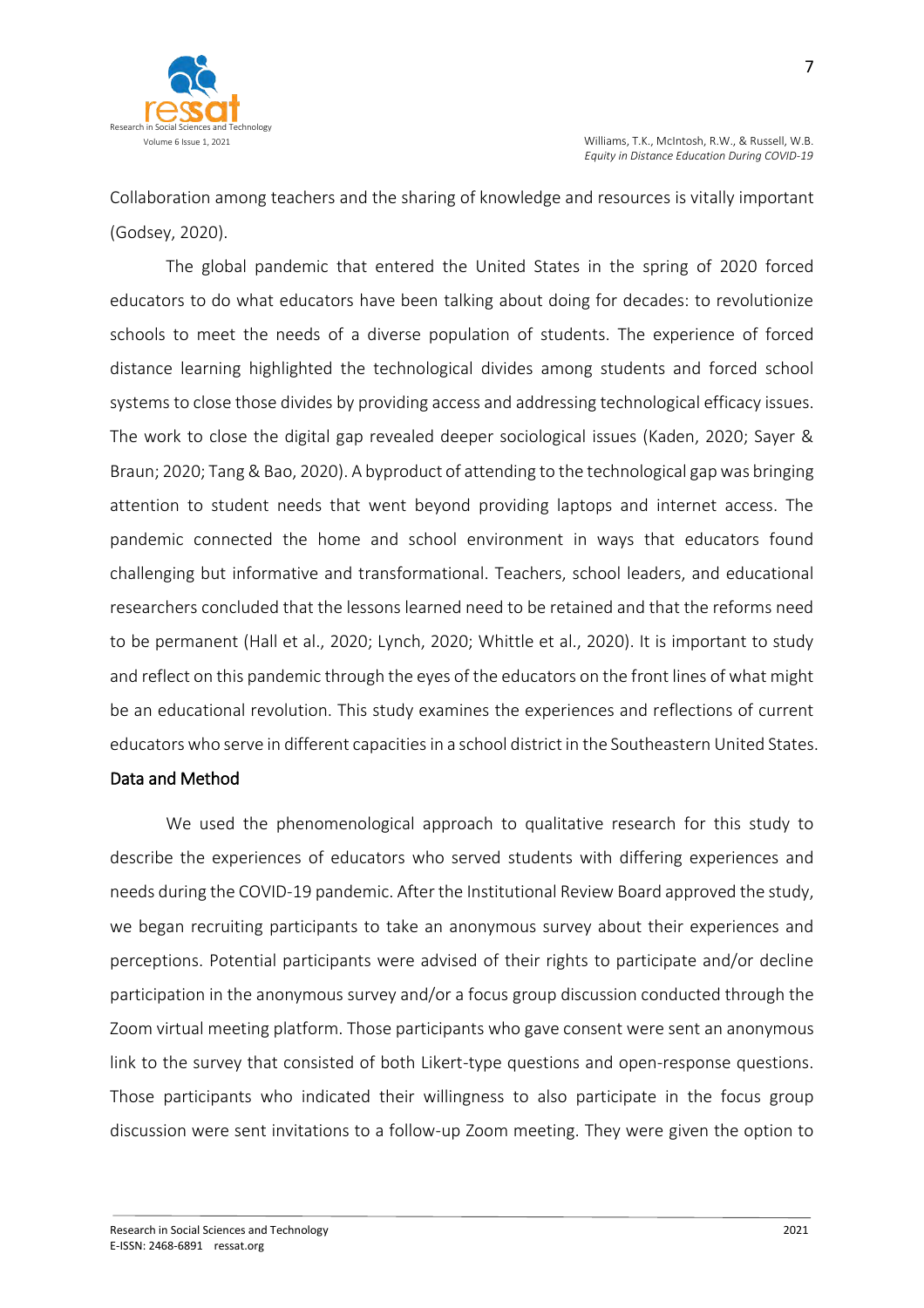

change their display names and turn off their videos to maintain anonymity. We also use pseudonyms in our report to protect the identities of our participants.

### Participants

Seven teachers, two counselors, and four administrators took the survey (N=13). Three administrators, two counselors, and six teachers participated in the focus group discussion (N=11) (see Table 1). Elementary, middle, and high school levels were represented in both the survey and focus group data.

### Table 1

| Pseudonym | Gender | Ethnicity    | Role          |
|-----------|--------|--------------|---------------|
| Joy       | Female | <b>Black</b> | Administrator |
| Angie     | Female | White        | Teacher       |
| Reggie    | Male   | <b>Black</b> | Teacher       |
| Frank     | Male   | White        | Administrator |
| Harmony   | Female | <b>Black</b> | Administrator |
| Kendra    | Female | <b>Black</b> | Teacher       |
| Chris     | Male   | White        | Teacher       |
| Josh      | Male   | White        | Teacher       |
| Sylvia    | Female | Hispanic     | Teacher       |
| Shonda    | Female | <b>Black</b> | Counselor     |
| Denise    | Female | <b>Black</b> | Counselor     |

#### *Focus Group Participants*

## Data Sources

The survey instrument consisted of 10 background questions, 20 Likert-type questions, and four open-response questions (Appendix A). There were four categories of questions for the survey related to the teacher and district response to the pandemic, consideration of the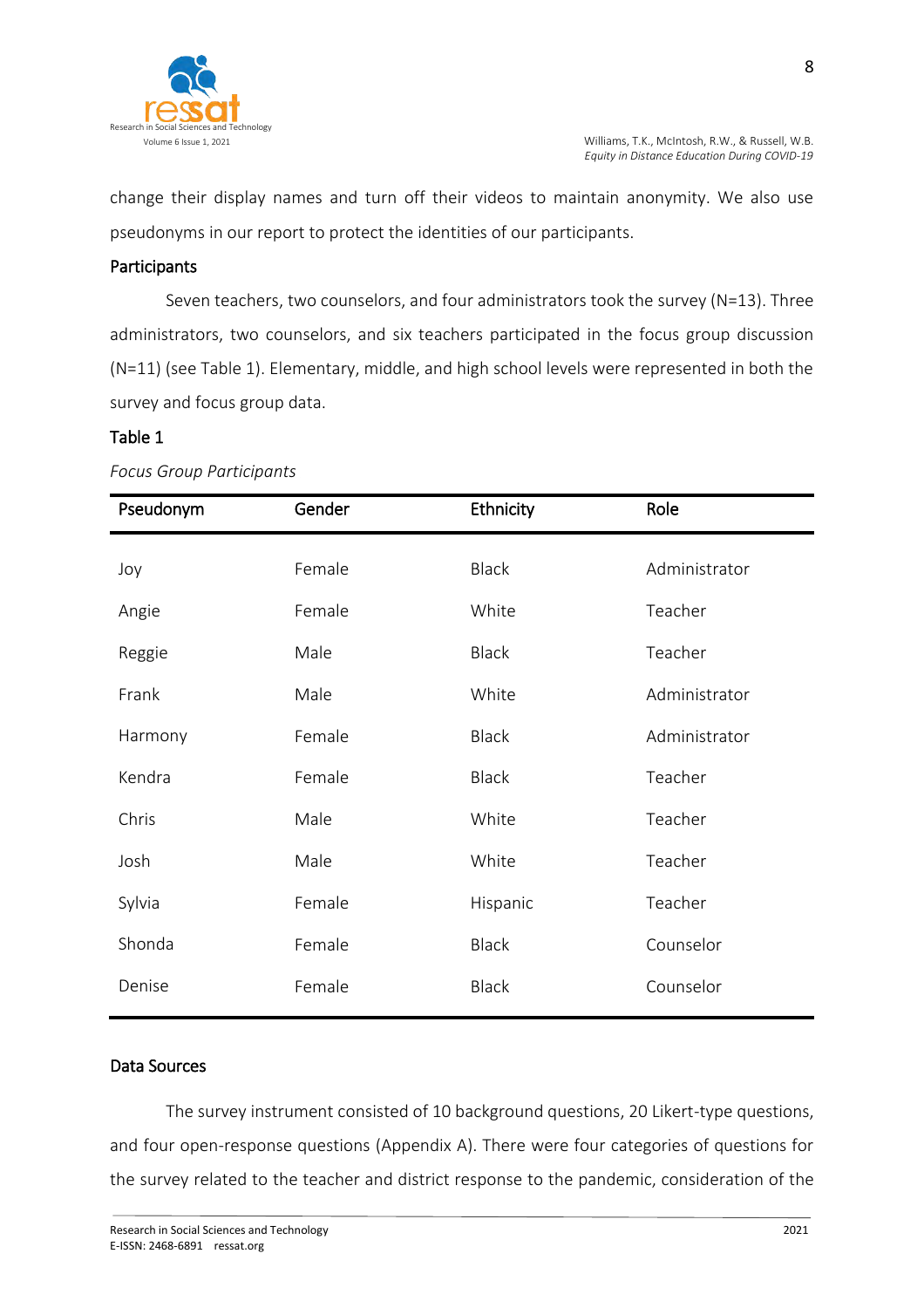

digital divide in that response, evidence of a digital divide, and educators' technological training. The questions were designed based on evidence from existing research. We used the survey responses to get a general understanding of the experiences and perceptions of educators in relation to educational equity during the pandemic. We used data from the educator survey to inform and guide our two-hour focus group discussion (Silverman, 2017). We triangulated the data by interviewing multiple participants who serve in varying capacities and using multiple data collection methods, including the survey and focus group discussion (Kozleski, 2017). The focus group discussion provided for participant verification and feedback to support trustworthiness (Kozleski, 2017). Data analysis for this report centers on the focus group discussion.

#### Data Analysis

We used the phenomenological approach to analysis the data (Creswell & Poth, 2018). The overall data analysis process is summarized in Figure 1. First, we reviewed the participants' background information to get an overall idea of the varying roles, characteristics, and contexts of the participants. We did not intend to perform any quantitative interpretive analysis of the data. Next, we studied the responses to the Likert-style questions to explore educators' impressions and experiences of education during the pandemic. To do this, we formed topic categories, synthesized categories into themes, and compared themes to themes in the existing literature. We used our analysis of the educators' expressions in the survey to determine what was significant about their experience and what should be discussed further.

From this interpretation, we formed the basis of our focus group discussion, which was guided by twelve discussion questions (Appendix B). We began analysis of the focus group discussion with memoing, which involved getting a general overview of the discussion, and taking notes. Next, we created a table to form categories. For the category formation process, we reviewed the transcripts and segmented it according to question. We made notes as topics came up in the discussion (see Figure 2). We used the topics as column headings in the table. For each question, we wrote details under the heading about what was said about the topic and by whom. We then compared notes and reviewed the categories for patterns. We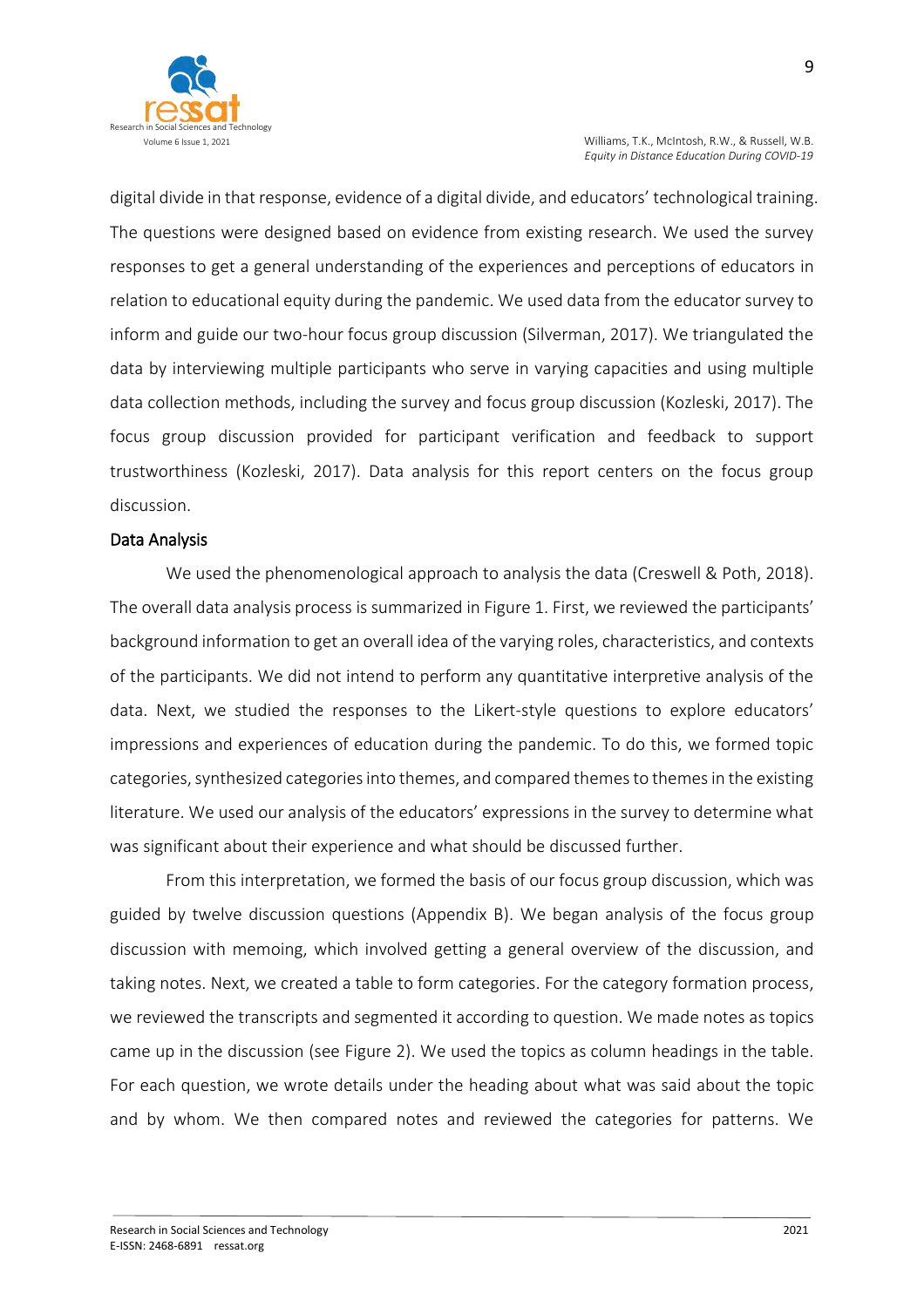

synthesized the categories into themes. Finally, we went back to the transcripts to verify themes by using a color-coded highlighting process.

# Figure 1

*Summary of Data Analysis Process*



# Figure 2

*Focus Group Discussion Topic Categories* 

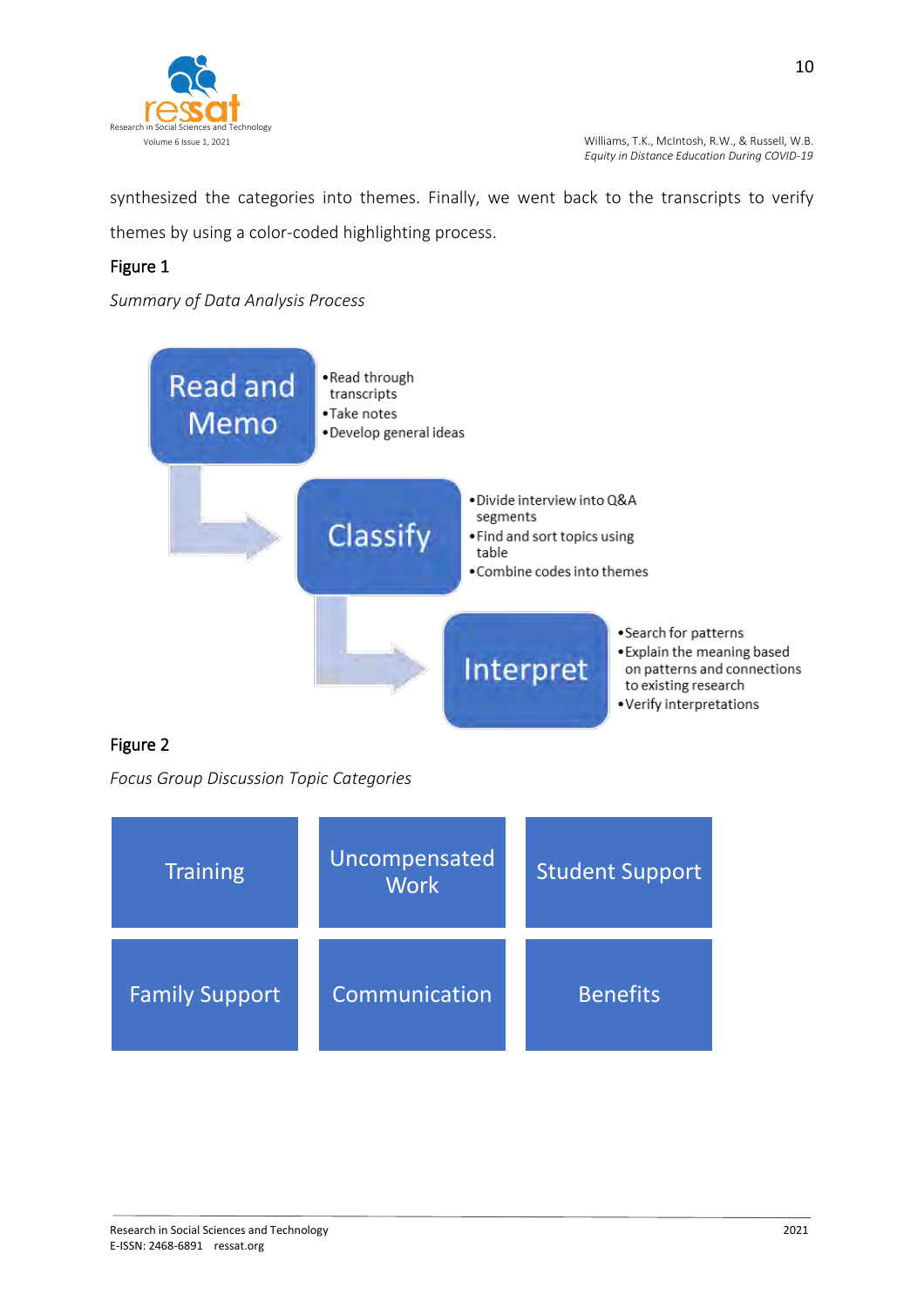

#### Results

Responses from the 20-question Likert survey mostly supported what has been found by other researchers on the topic. Students and families from high needs populations such as those who spoke English as a second language, those with varying exceptionalities, those from minority groups, and those who qualify for free or reduced lunch struggled due to technology, economic, and communications issues. Teachers and staff were overwhelmed but worked hard to overcome the issues their students faced. One major conflict with the existing research is that teachers reported access to technology as more of a problem than its efficacy. Even though the district provided laptops for students who qualified for free or reduced lunch, those students were often disrupted by connection issues such as poor WiFi signals or problems with the video conference application. The educators' responses also did not emphasize the use of collaboration as much as the existing literature would suggest.

Based on the survey responses, we created the twelve discussion questions to discover how the educators' experience might be applied to improve educational practice in a similar crisis and in general. We wanted to find out more about what the educators were doing to mitigate the challenges they and their students faced and to support their most vulnerable students. What emerged from the focus group discussion were three themes: (a) when educators put in extra work, students benefited, (b) the pandemic forced a shift in mindset that inspired new behaviors and resulted in positively surprising outcomes, and (c) teachers want the lessons learned from the experience to lead to lasting change.

### *Extra Work Paid Off*

The discussion showed that although educators were overwhelmed and exhausted with the amount of uncompensated time and energy they had to put in during the pandemic, the investment of extra time and energy resulted in positive outcomes for them and their students. Many teachers, counselors, and administrators took the initiative to attend summer workshops and to complete self-taught training sessions. During the interview Angie explained, "Over the summer, I did like, 55 different workshops and all the workshops were online geared." In Angie's school district, the summer trainings offered through the district were often taught by district-based employees, such as other teachers. Chris was one of the teachers that led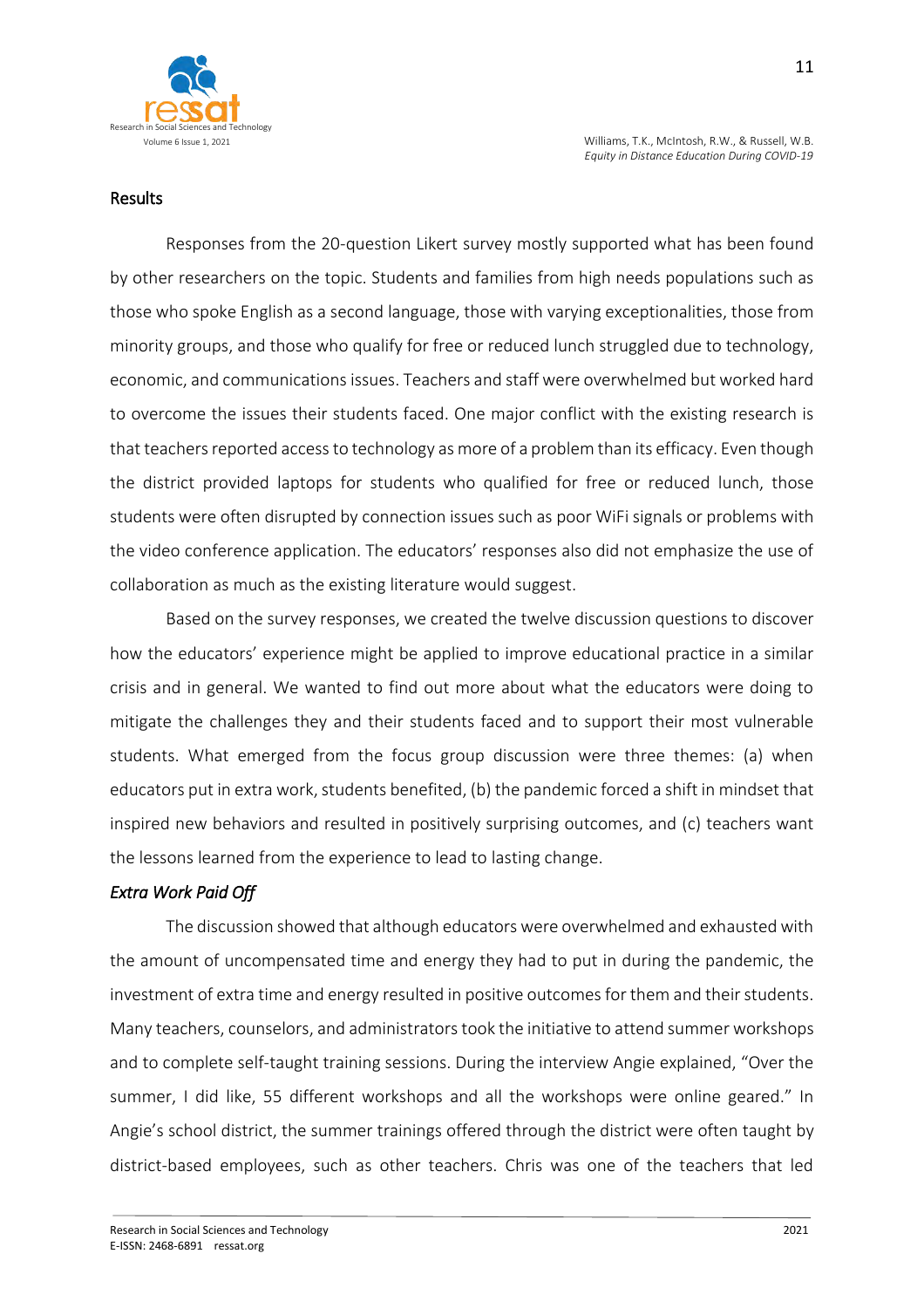professional development over the summer. He designed a training that focused on the use of digital discussion boards to make discussions engaging for students. For the teachers, the summer workshops better equipped them to support their students.

Teachers spent hours outside of work hours troubleshooting technical issues, counseling stressed students and parents, answering emails, and creating engaging and innovative lessons. Harmony, an administrator, found that she and her staff basically needed to train the parents on how to work with the online tools including the gradebook and the virtual learning environment. This was often done in case-by-case situations with administrators throughout the district, instead of through a dedicated program or workshop. Chris also described spending hours on the phone with parents, "walking them through the gradebook because they never had to check the grade books themselves before." In comparison, Angie found that often the parents, grandparents, or guardians would give the teachers a cell phone number to contact students directly. This way the teachers could, "just talk to them ourselves and say, 'Hey, what are you doing? How can I help you?'" (Angie). Josh and other teachers in his team decided that they needed to be the tech support for their students and parents. They even created videos to quickly share some of the more common how-to situations. This was in addition to their actual instructional roles.

Educators discovered that practicing digital tools and allowing students and parents to use digital tools lessened stress. They discovered that incorporating community building in lesson plans worked for students who were isolated and lost in distance learning. They found out that breakout rooms created safe spaces for some students, "because sometimes they don't feel comfortable sharing in whole group" (Harmony). This district used split classrooms where some students watched the teacher online while other students were physically in the room with the teacher. Reggie would pair students up, online with in-person. He rationalized his effort, "it's kind of like forcing conversation because if it doesn't happen the online kids will turn the screen off and not participate at all." Educators found ways to make this a better experience for their students.

#### *Mindset Shift*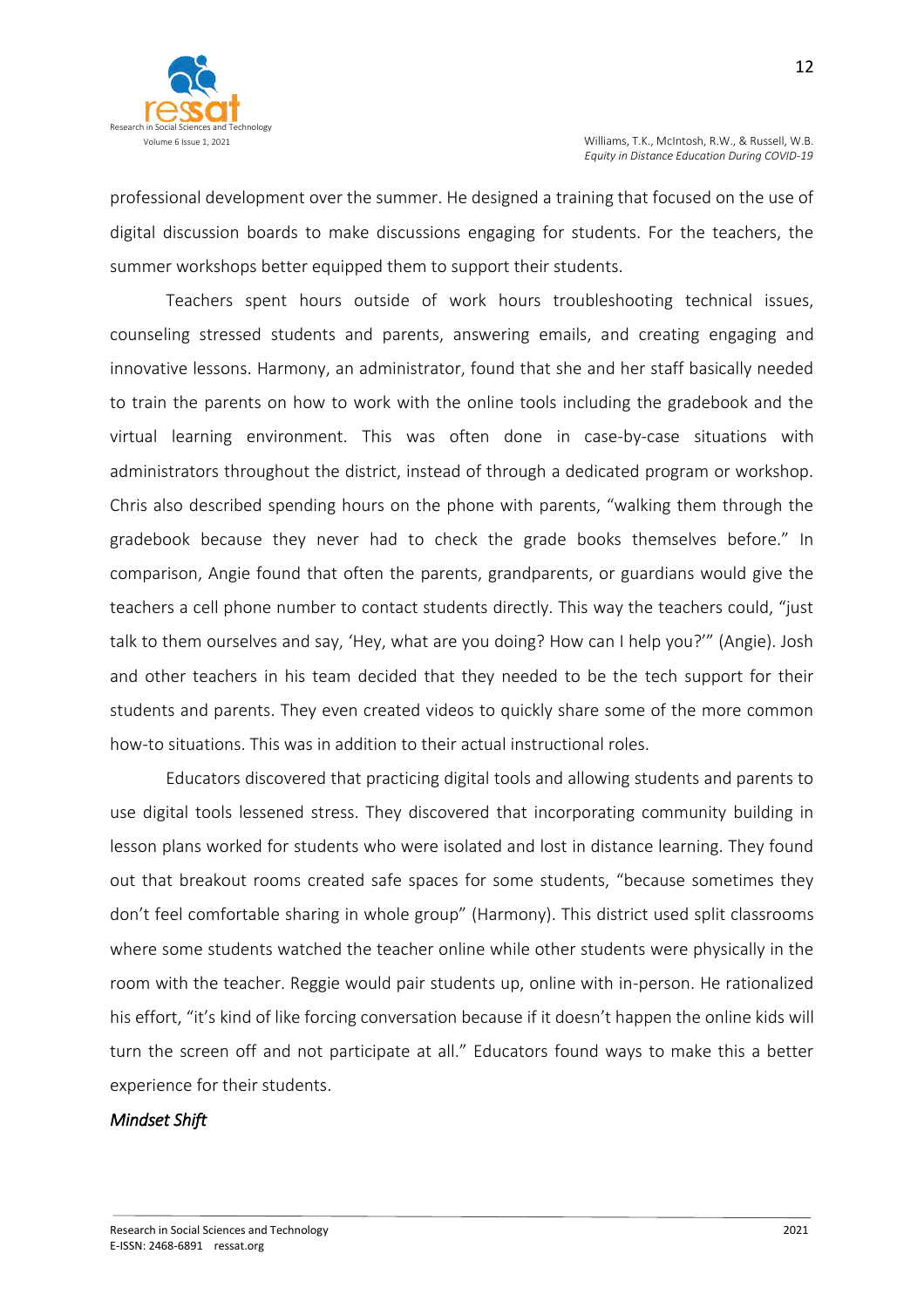

The pandemic forced educators to rethink, reprioritize, and reevaluate their habits and behaviors. They did things they had never done because they had to. For example, Reggie and his peers synchronized their lesson plans. Josh's school required teachers to standardize their virtual classroom homepages to improve ease of use for the students and parents. These changes created benefits for teachers and students.

From the focus group we learned that, when used properly, the online tools helped to remove the divide between home and school. The pandemic pushed parents to engage with learning platforms that have been in use for years. In Chris's school district they introduced the learning management system, Canvas, county-wide five years ago, "I spent several hours on the phone with parents who needed help understanding the technology like the learning management system" (Chris). These applications have features designed to give parents a window into the classroom, but many never knew their purpose or how to use them. Kendra described how it was possible to address issues quickly, "if something wasn't going well by the end of the day, I can quickly say, 'Hey, can you get your mom or can you get your Grandma.' You know, so issues were fixed instantly."

The administrators in the focus group recounted how the pandemic encouraged the teachers to challenge themselves in new ways. Frank described how the teachers who invested the effort to design lesson plans that use the digital tools in an engaging way are finding greater success in this environment. He said, "those are the classrooms that we noticed have higher engagement, higher grades, and less disparity." Harmony explained how a different set of teachers are becoming leaders on campus. These teachers often include the younger and newer teachers, "I've seen where new teachers because they're young and they're used to this platform anyway, where they become tutors to veteran teachers" (Harmony). The pandemic is forcing the school system to embrace technology and to become more flexible to meet the needs of the students.

Educators described how they paid attention to their students in a different way since the beginning of the COVID-19 pandemic. Reggie's big take-away was realizing the complexity of his students and that he wanted to get to know each of his students individually. He also realized just how much the day-to-day realities of his students affected their learning, positively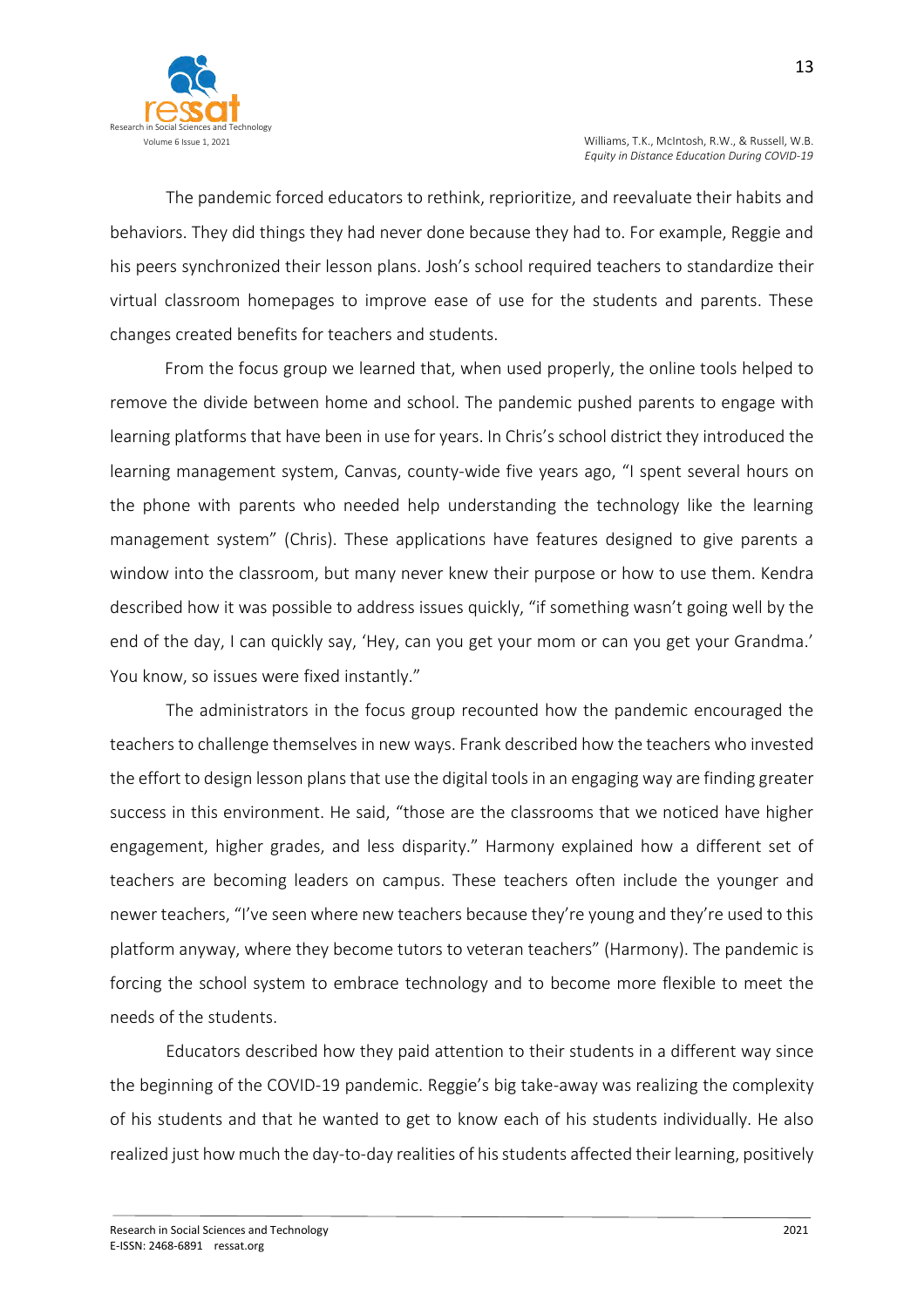

for students of privilege and less so for students whose lives are more challenging. Chris realized that he needed to reassess the role of distance education and the opportunity that it presents. "I was actually really surprised to see some of my students who are troubled the most in the classroom, start thriving in the online environment" (Chris). The virtual school model may benefit more students than were previously utilizing it. For administrator Joy, COVID made her realize the critical role of human connection. She had to set her own tasks and concerns aside and provide more support to her teachers, students, and community. "I took on the task of calling some of our parents, you know, just checking on the students to find out why were they not logging in and some of the parents just wanted someone to just listen to them and listen to their frustration" (Joy).

### *After COVID-19*

The educators in our focus group repeatedly stated that they do not want all the work they did to be in vain. First, if another lockdown were to occur, the teachers and administrators say there should be a plan. The COVID-19 experience should have taught lessons that should not have to be repeated. Second, students benefited from many of the changes the pandemic forced educators to make. Though many of the adjustments were intended to support high needs students, they provide for a better education for all students and should therefore continue post-COVID.

The participants stressed that one of the lessons they learned is that planning needs to deliberately and thoughtfully take into account the needs of the most vulnerable students. Chris strongly believes that we should do more for students with the highest needs, "the priority has to really be focused on the highest needs students, instead of providing families and students choice for the sake of choice." While he is worried that additional measures such as summer school and Saturday school may be perceived as a punishment by many, he emphasized that steps need to be taken to ensure those that the school district finds a way to provide support for students with the greatest need.

In order to make distance education sustainable now and after COVID, two things need to be addressed. The first is ongoing and explicit professional development for teachers. Educators often had to get the training they needed on their own time. Though it benefited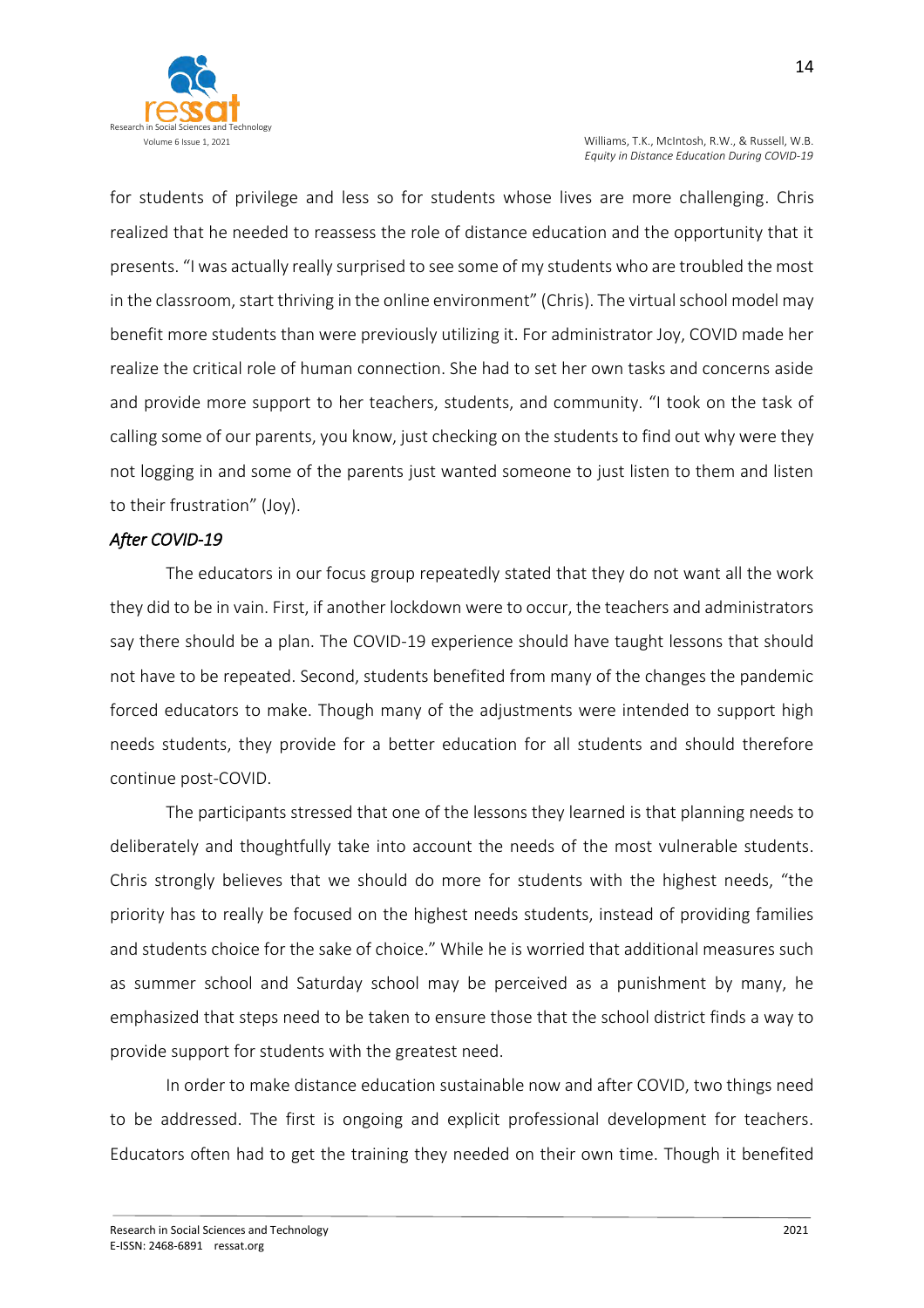them and their students, they were not compensated. To ensure that this necessary training can be applied across the board, educators, like Harmony, call for more funding: "We need more money in the budget so that we can provide…effective trainings." The second measure that needs to be addressed is straightforward and transparent communications from decisionmakers. According to Frank, this communication also needs to address the expectations about student performance and teacher performance. How are students, teachers, administrators, and schools going to be evaluated and held accountable? End-of-course and state testing can't keep getting pushed off or ignored; "we need to know where the kids are in their learning" (Chris). These concerns weigh on the participants.

Educators had to try new things in the COVID environment and discovered strategies that could support all students in any environment. Josh, for example, established an online school gaming club. The students come together online through Minecraft and he has found that it provides his online students to socialize. He doesn't want to see this end when COVID is over, "I hope those kinds of things aren't suddenly removed and say, okay, COVID is over, we're going to go ahead and stop all of those things that we put in place just in the meantime, as well" (Josh). They do not want to stop just because the crisis ends. Chris acknowledged that for many this is their first experience with distance learning and with experience the teachers and the students are getting better at it. Frank pointed out that the status quo from before COVID-19 wasn't working for all students, "we can't go back to normal, ever again because normal isn't going to be good enough" (Frank). While many students may still learn best in the traditional classroom environment, the participants don't want to see the options provided by distance education to simply go away.

#### **Discussion**

Our research focused on a series of questions regarding the impact of COVID-19 on education, including (a) how have teachers, schools, and districts responded? (b) did they consider the digital divide in their responses? (c) have teachers seen evidence of a digital divide? (d) do teachers feel that their technology preparation (or lack) impacted their and their students' experience? (e) will any changes or improvements be continued after COVID? Our results closely aligned with the themes that we have been able to identify in the review of the literature. The educators in our study also expressed their experiences dealing with the same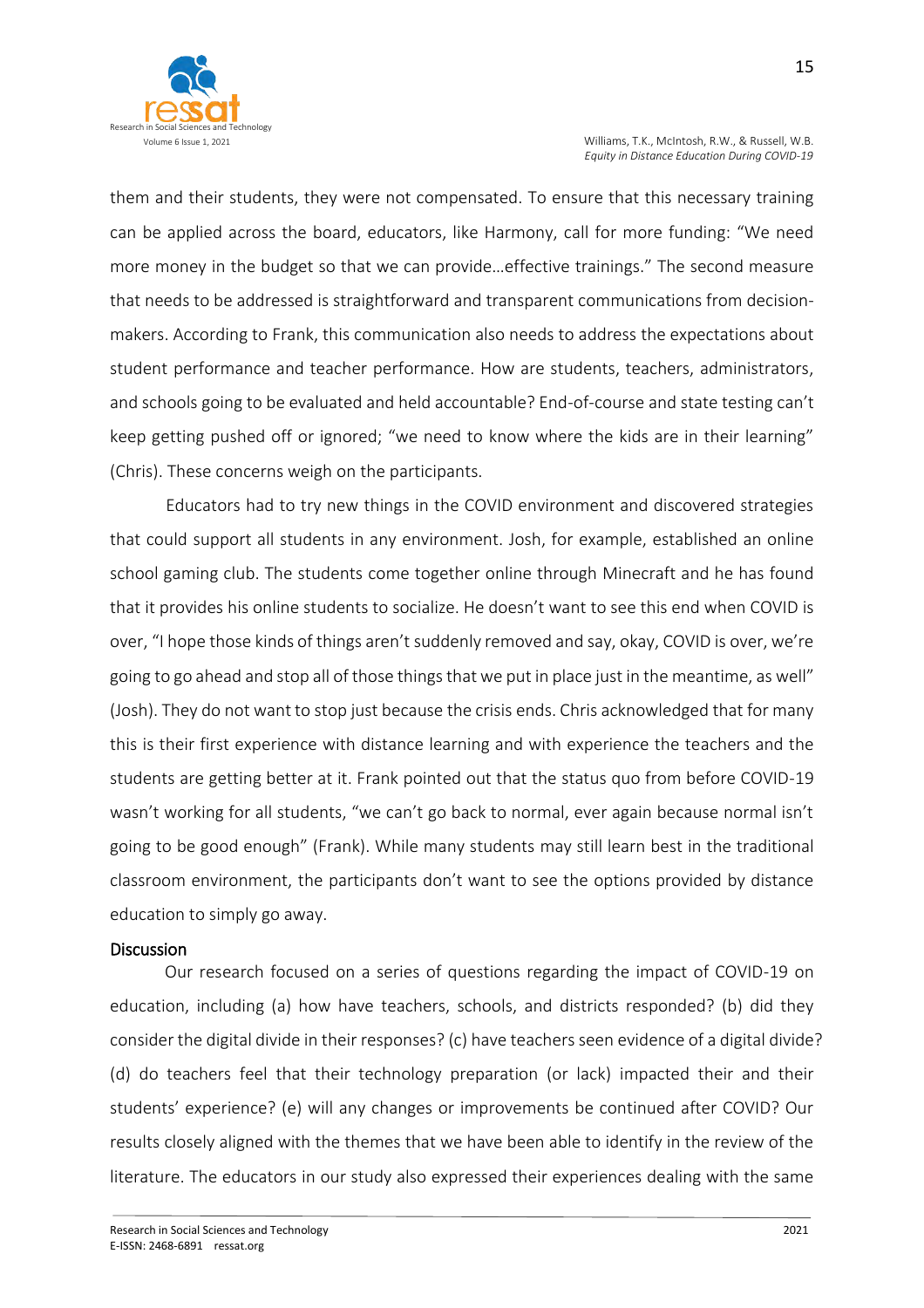

issues reflected in the literature such as increased awareness of and urgency for addressing digital inequities (Reckoning and Awareness), The teachers, counselors, and administrators also highlighted the necessity for building community as was similarly found in existing literature (Connection and Community Building). Although they discussed both levels of the digital divide (Access and Efficacy), the educators in our study seemed to experience greater challenges with access due to technology failures and student connectivity problems. The themes that emerged from our focus group conversation demonstrated the educators' responses to and experiences with the digital divide. First, when educators put in extra work, students benefited. Second, the pandemic forced a shift in mindset that inspired new behaviors and resulted in positively surprising outcomes. Third, teachers want the lessons learned from the experience to lead to lasting change. These themes appear to focus on what the literature referred to as the digital divide's first level - access to technology.

We had expected to find that students and teachers were struggling to overcome the second level of the digital divide, the efficacy of technology use. We were surprised to find that the first level of the digital divide was far more common a complaint. Though the school district distributed laptops to help overcome the limitation of access, many families were restricted to only one device, even if those families had multiple students. Worse than limited access, many families were completely unreachable, with students unable to attend school because of closures and the schools having no reliable way to communicate with students and families. These students simply did not receive services or any instruction during closures and potentially beyond.

While our research doesn't differ greatly from the existing body of literature, it does add support to the current research of the impacts of COVID-19 on education. It shows that the available findings are not limited geographically to a single area or to a specific set of schools or districts. There are compelling arguments for further research into the impacts of COVID-19 on education, including but not limited to 1) identifying how much "slide" has occurred in student learning, 2) how many students have been lost from the system due to limited access and unreliable communication within the communities, 3) how are teacher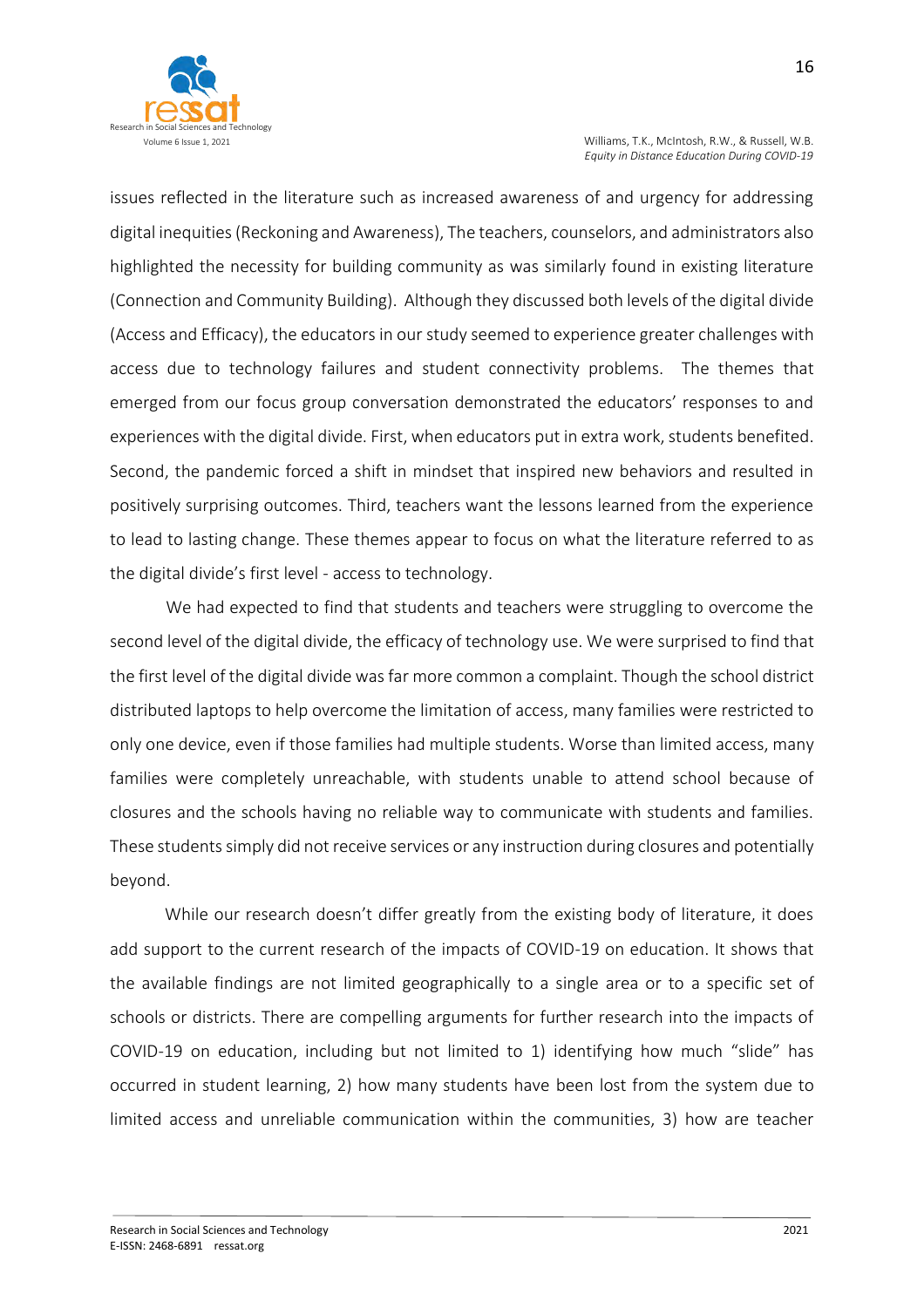

education programs addressing digital education and preparing future teachers to cope with emergency remote learning.

Our research was conducted in good faith, but it relies on self-reported data in both the survey and focus group. The number of participants in the survey and the focus-group suggests a near-identical group of respondents though we cannot be sure because the survey was anonymous and there was a greater number of educators who agreed to participate than those who actually did participate in the study. Another limitation is the relatively brief interactions between research and participant. The research relies on a single survey and a single focus group. In future studies, it may be possible to broaden the survey participant base and to increase the number of focus groups or the number of times that the focus group interacts with the researchers.

#### Conclusion and Implications

Though we have certainly not exhausted the understanding of the impact of COVID-19 on educators or education based on the findings in one focus group discussion, the input of these educators is a necessary addition to the body of knowledge on this topic and the implications in this study are significant and should be considered for future research and practice. First, we learned that the digital divide is still a problem. We also learned that educators persevered and worked long hours beyond their contracts to overcome the challenges. It is important for educational researchers and leaders to explore funding sources to compensate educators fairly should the need arise again in the future. We also learned that educators are more than willing to get the necessary training to successfully implement new technologies to benefit their students. In fact, they want it. This training will require monetary support. Second, we learned new strategies for ensuring equitable educational outcomes and positive experiences in the classroom that should be applied beyond crisis situations. Teachers in this study witnessed the advantages of utilizing explicit instruction to support their students in person and at home. This was especially needed for students who were using the district online learning platform. Those students needed clarity, consistency, modeling, and support. The teachers, counselors, and administrators in the study learned the importance of community building. Effective community-building actions included those that connected the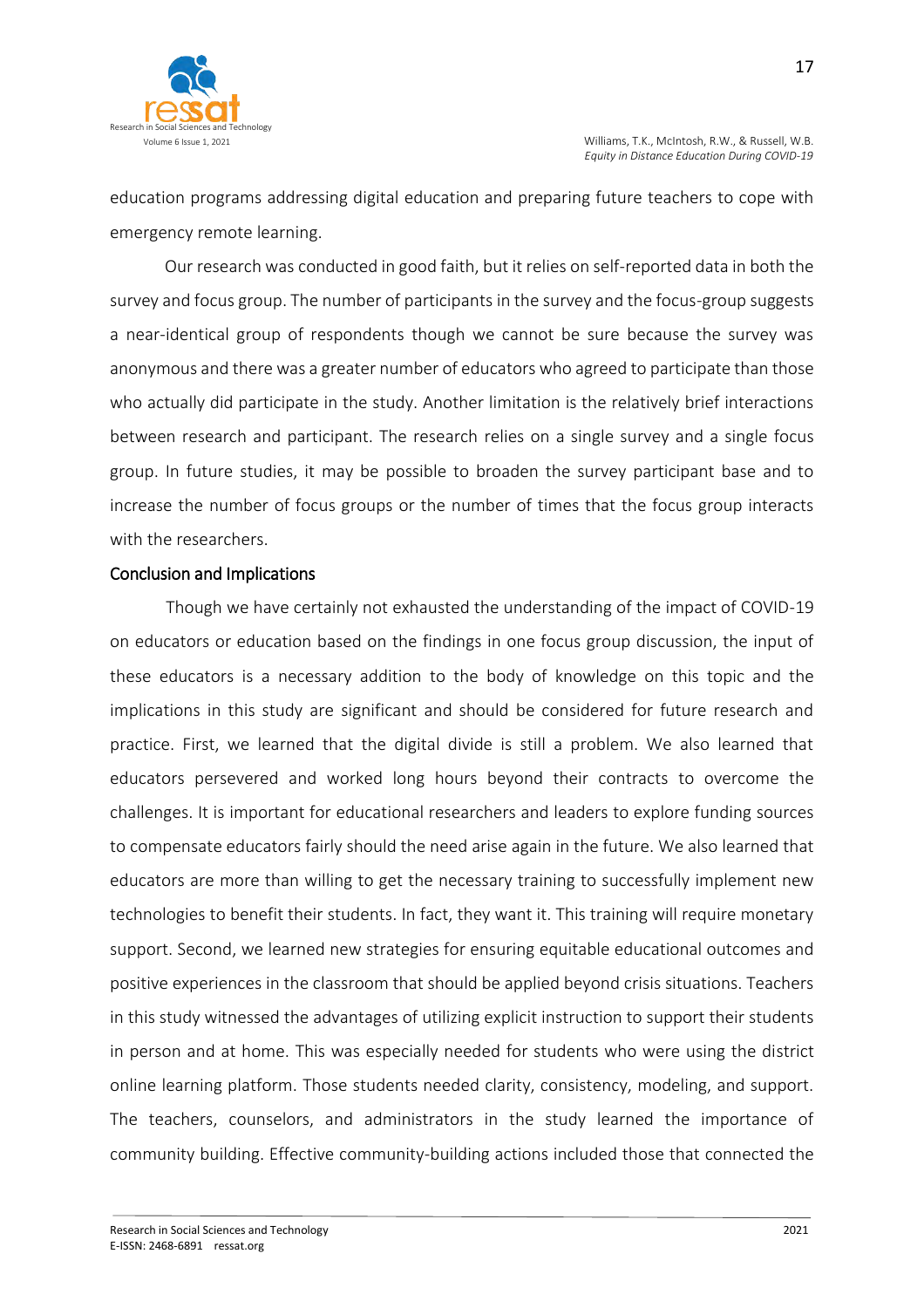

school and home environment, provided encouragement and support for students and parents, and allowed for flexibility. Creating community by collaboration and mutual support among teachers also benefited students. Decision-makers should pay attention to those lessons and include educators who served on the frontlines in any planning to inform educational policy decisions.

### References

- Anderson, M. (2020, June 23). Mobile Technology and Home Broadband 2019. https://www.pewresearch.org/internet/2019/06/13/mobile-technology-and-homebroadband-2019/
- Anderson, M., & Kumar, M. (2020, May 30). Digital divide persists even as lower-income Americans make gains in tech adoption. https://www.pewresearch.org/facttank/2019/05/07/digital-divide-persists-even-as-lower-income-americans-make-gainsin-tech-adoption/
- Bertacco, L. (2020). The four commonplaces: Teaching and learning in the time of COVID. *Modern English Teacher, 29*(3), 16-20.

https://search.ebscohost.com/login.aspx?direct=true&db=eue&AN=144831073&site= eds-live&scope=site&custid=current&groupid=main&authtype=shib

- Creswell, J.W., & Poth, C. N. (2018). *Qualitative Inquiry & Research Design: Choosing Among Five Approaches* (4<sup>th</sup> ed.). Sage.
- Godsey, M. (2020). PREPARING FOR THE COVID SLIDE: The summer slide already presented its challenges. how can educators prepare for potentially steeper knowledge loss? *Literacy Today (2411-7862), 38*(1), 22-25.

[https://search.ebscohost.com/login.aspx?direct=true&db=eue&AN=144463196&site=](about:blank) [eds-live&scope=site&custid=current&groupid=main&authtype=shib](about:blank)

Hall, J., Roman, C., Jovel-Arias, C., & Young, C. (2020). Pre-service teachers examine digital equity amidst schools' COVID-19 responses. *Journal of Technology & Teacher Education, 28*(2), 435–442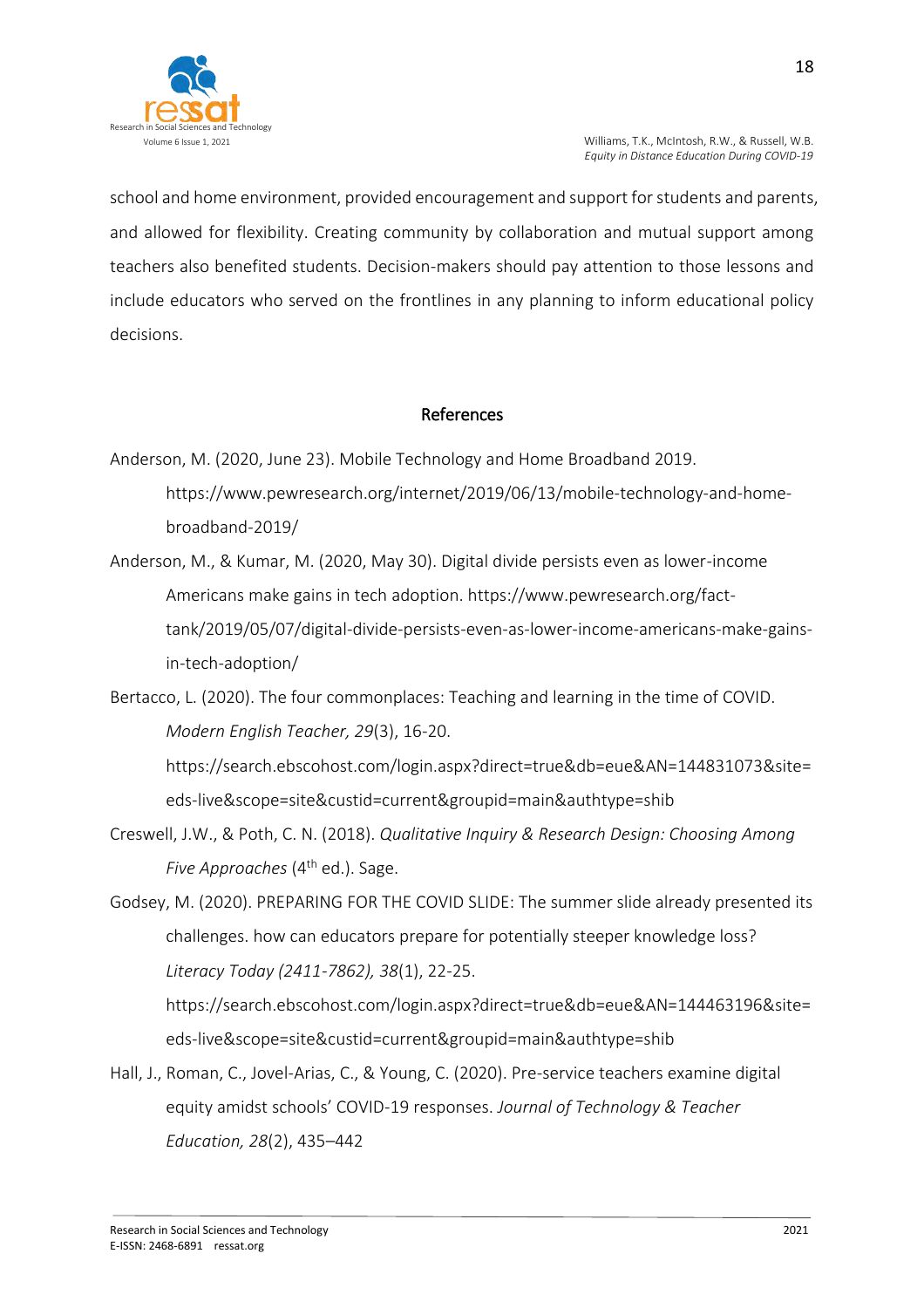

- Hargittai, E. (2001). Second-level digital divide: Mapping differences in people's online skills. *arXiv preprint cs/0109068*.
- Hargittai, E., & Walejko, G. (2008). The participation divide: Content creation and sharing in the digital age. *Information, Community and Society, 11*(2), 239-256.
- Kaden, U. (2020). COVID-19 school closure-related changes to the professional life of a K–12 teacher. *Education Sciences, 10*(6), 165. https://doi.org/10.3390/educsci10060165
- Kalimullina, O., Tarman, B. & Stepanova, I. (2021). Education in the Context of Digitalization and Culture: Evolution of the Teacher's Role, Pre-pandemic Overview. *Journal of Ethnic and Cultural Studies*, *8*(1), 226-238. http://dx.doi.org/10.29333/ejecs/347
- Kozleski, E. (2017). The uses of qualitative research: Powerful methods to inform evidencebased practice in education. *Research and Practice for Persons with Severe Disabilities, 42*(1), 19-32. https://doi.org/10.1177/1540796916683710
- Lynch, M. (2020). E-learning during a global pandemic. *Asian Journal of Distance Education, 15*(1), 189-195. https://doi.org/10.1177/1540796916683710
- Perrin, A. (2020, August 21). Digital gap between rural and nonrural America persists. Retrieved October 18, 2020. https://www.pewresearch.org/facttank/2019/05/31/digital-gap-between-rural-and-nonrural-america-persists/
- Peterson, L., Scharber, C., Thuesen, A., & Baskin, K. (2020). A rapid response to COVID-19: one district's pivot from technology integration to distance learning. *Information and Learning Sciences*.
- Pew Research Center. (2020, June 05). Demographics of Internet and Home Broadband Usage in the United States. https://www.pewresearch.org/internet/fact-sheet/internetbroadband/
- Reinhart, J. M., Thomas, E., & Toriskie, J. M. (2011). K-12 teachers: Technology use and the second level digital divide. *Journal of Instructional Psychology, 38*(3/4), 181.
- Rhim, H. C., & Han, H. (2020). Teaching online: foundational concepts of online learning and practical guidelines. *Korean journal of medical education*, *32*(3), 175.
- Sandvik, D. (2020). Lessons from locked-down learning. *agora*, *55*(2), 12.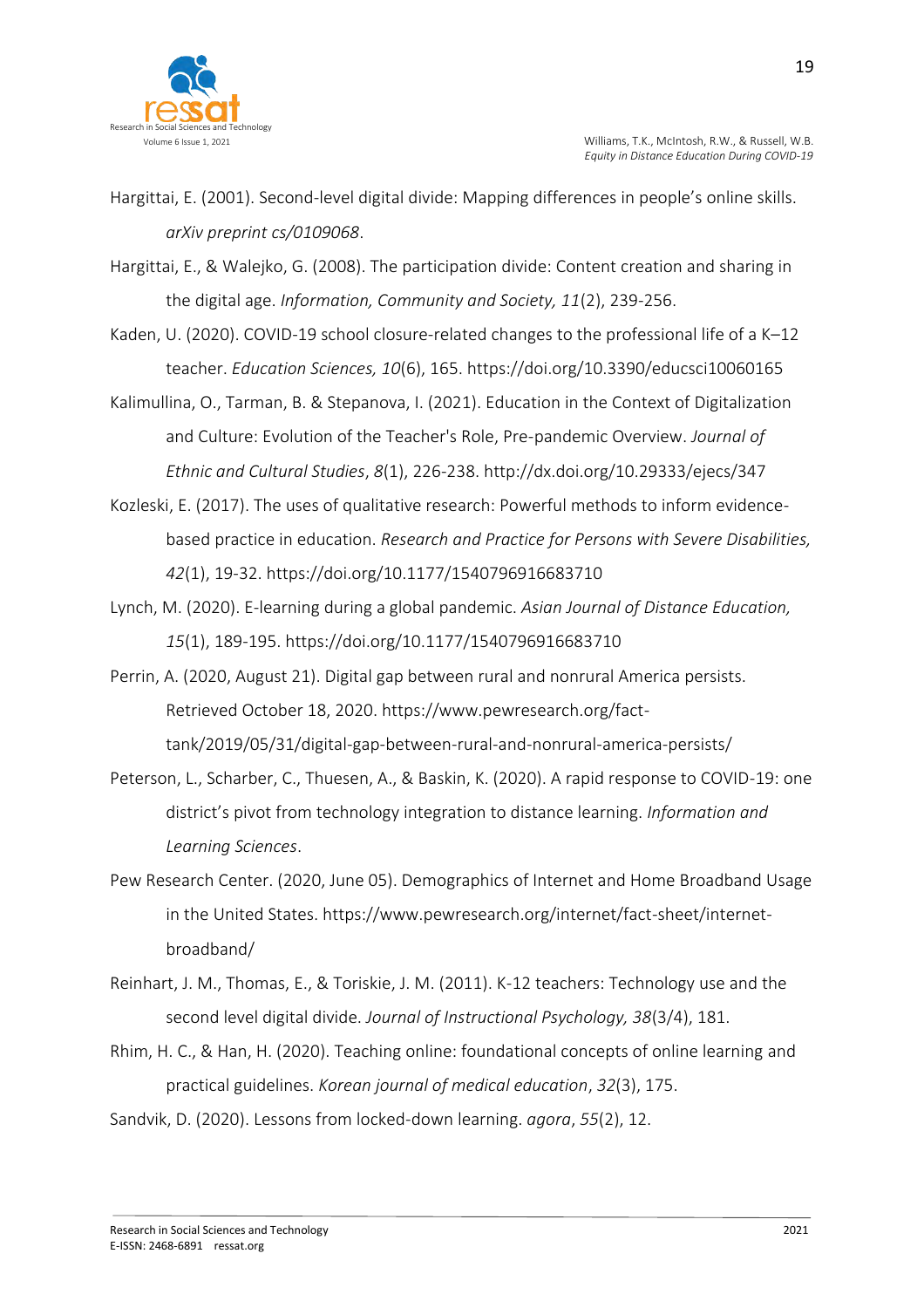

- Sayer, P., & Braun, D. (2020). The disparate impact of COVID 19 remote learning on English learners in the United States. *TESOL Journal, 11*(3), e00546. https://doi.org/10.1002/tesj.546
- Silverman, D. (2017). How was it for you? The interview society and the irresistible rise of the (poorly analyzed) interview. *Qualitative Research, 17*(2), 144-158. https://doi.org/10.1177/1468794116668231
- Swarts, G. (2020). Re/coding Global Citizenship: How Information and Communication Technologies have Altered Humanity… and Created New Questions for Global Citizenship Education. *Research in Social Sciences and Technology*, *5*(1), 70-85. https://doi.org/10.46303/ressat.05.01.4
- Tadeu, P., Fernandez Batanero, J., & Tarman, B. (2019). ICT in a Global World. *Research in Social Sciences and Technology*, *4*(2), i-ii. https://doi.org/10.46303/ressat.04.02.ed
- Tang, H., & Bao, Y. (2020). Social Justice and K-12 Teachers' Effective Use of OER: A Cross-Cultural Comparison by Nations. *Journal of Interactive Media in Education, 2020*(1).
- Trust, T., & Whalen, J. (2020). Should Teachers be Trained in Emergency Remote Teaching? Lessons Learned from the COVID-19 Pandemic. *Journal of Technology & Teacher Education, 28*(2), 189–199.
- Whittle, C., Tiwari, S., Yan, S., & Williams, J. (2020). Emergency remote teaching environment: A conceptual framework for responsive online teaching in crises. *Information and Learning Sciences, 121*(5), 311-319.

https://www.emerald.com/insight/content/doi/10.1108/ILS-04-2020-0099/full/html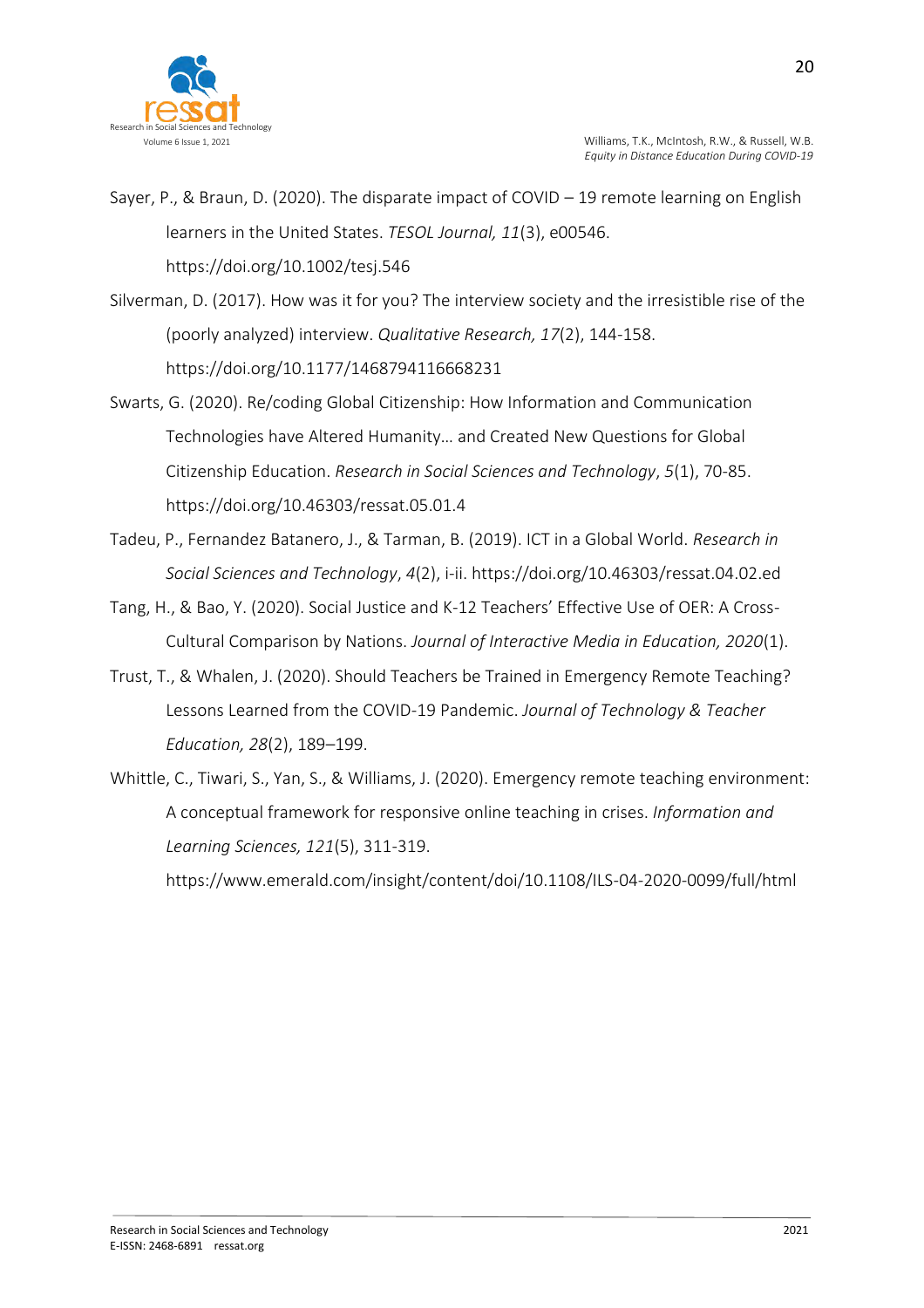

## Appendix A

## Distance Learning Equity Survey

Demographic Information (*Participants selected from a drop-down menu.)*

Gender Age Race/ Ethnicity District Title I Status Racial Make-up of Students Socioeconomic Status of Students Position Grade Level Taught Subject Taught

Perception Questions (*For Likert-type scale, participants rated their levels of agreement with the provided statements.)*

### *Section 1: How have teachers, schools and districts responded?*

- My district/school did everything possible to make sure that all students had access to learning devices and software to succeed.
- My district/school did everything possible to make sure that all students had the technology training to succeed.
- My district/school did everything possible to make sure that teachers and staff had the training necessary to effectively facilitate learning.
- I was supported by my district/school.
- $\bullet$  I did all I could to support all my students?
- $\bullet$  I did all I could to support my coworkers? *Open-ended: Describe your experience during the initial COVID lockdown.*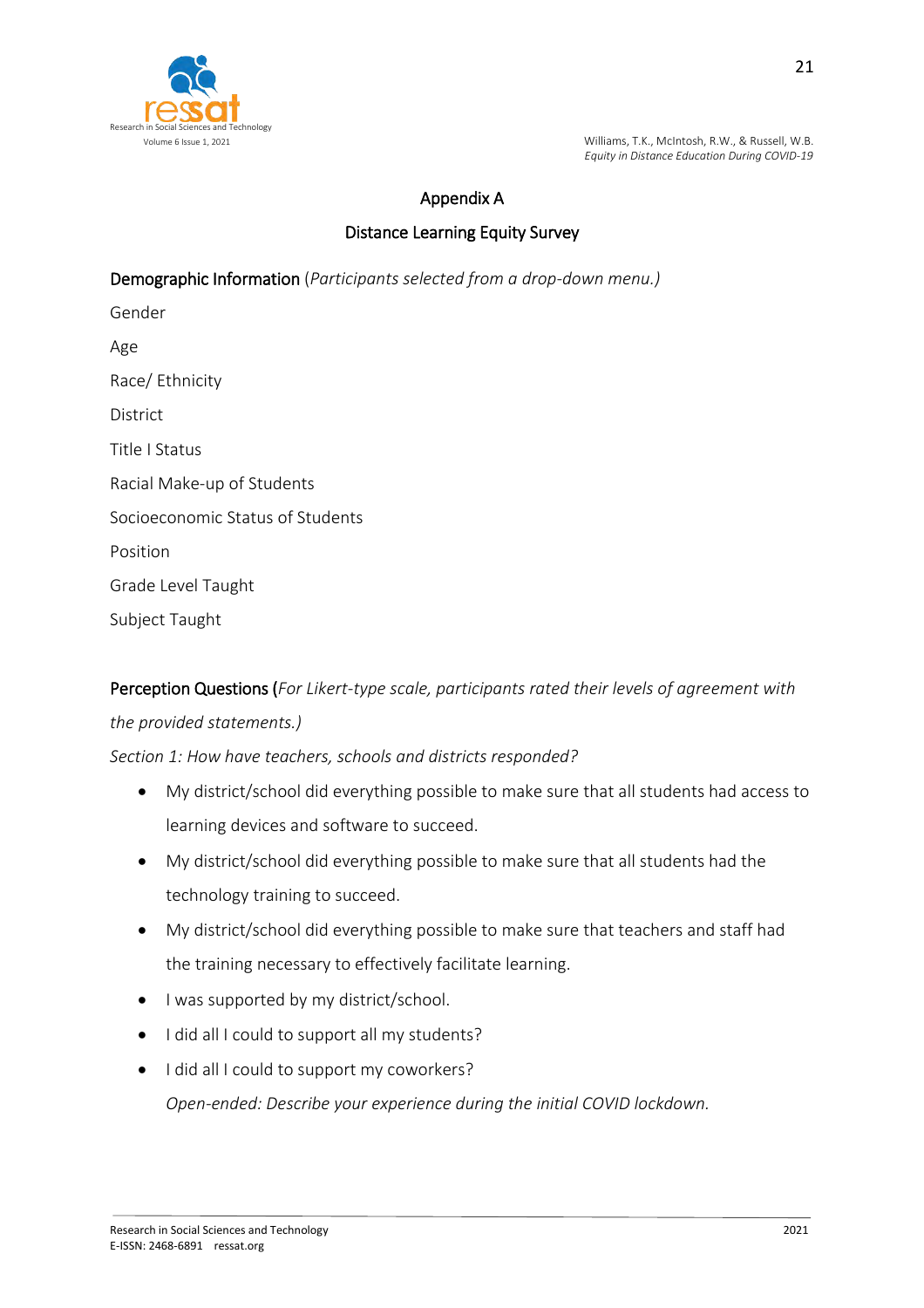

### *Section 2: Did they consider the digital divide in their response?*

- There was a special distribution of resources to support high needs populations (students with disabilities, students living in poverty, students from marginalized communities, students from minoritized communities).
- There was training for students from high need populations.
- There was training for parents of students from high needs populations.
- If there was training for high needs populations, my district/school made sure that the students and families were well aware of opportunities for training.
- I did everything possible to communicate with my students and families from high needs populations.

*Open-ended: How did you and/or your district/school address the disparate impact of COVID-19 on students from high needs populations?*

### *Section 3: Have teachers seen evidence of a digital divide?*

- My students from high needs populations suffered a greater impact on their learning than other students.
- It was more difficult for me to maintain communication with my students from high needs populations.
- My students from high needs populations were more likely to lack technological resources needed to continue learning.
- My students from high needs populations were more likely to lack the technological skills necessary to continue learning.

*Open-ended: What differences did you notice between your students from high needs populations and other students?*

*Section 4: Do teachers feel that their technology preparation (or lack) impacted their and their students' experience?*

- I already had the necessary technological preparation to facilitate learning for my students when distance learning started.
- Additional training was provided for me during initial distance learning.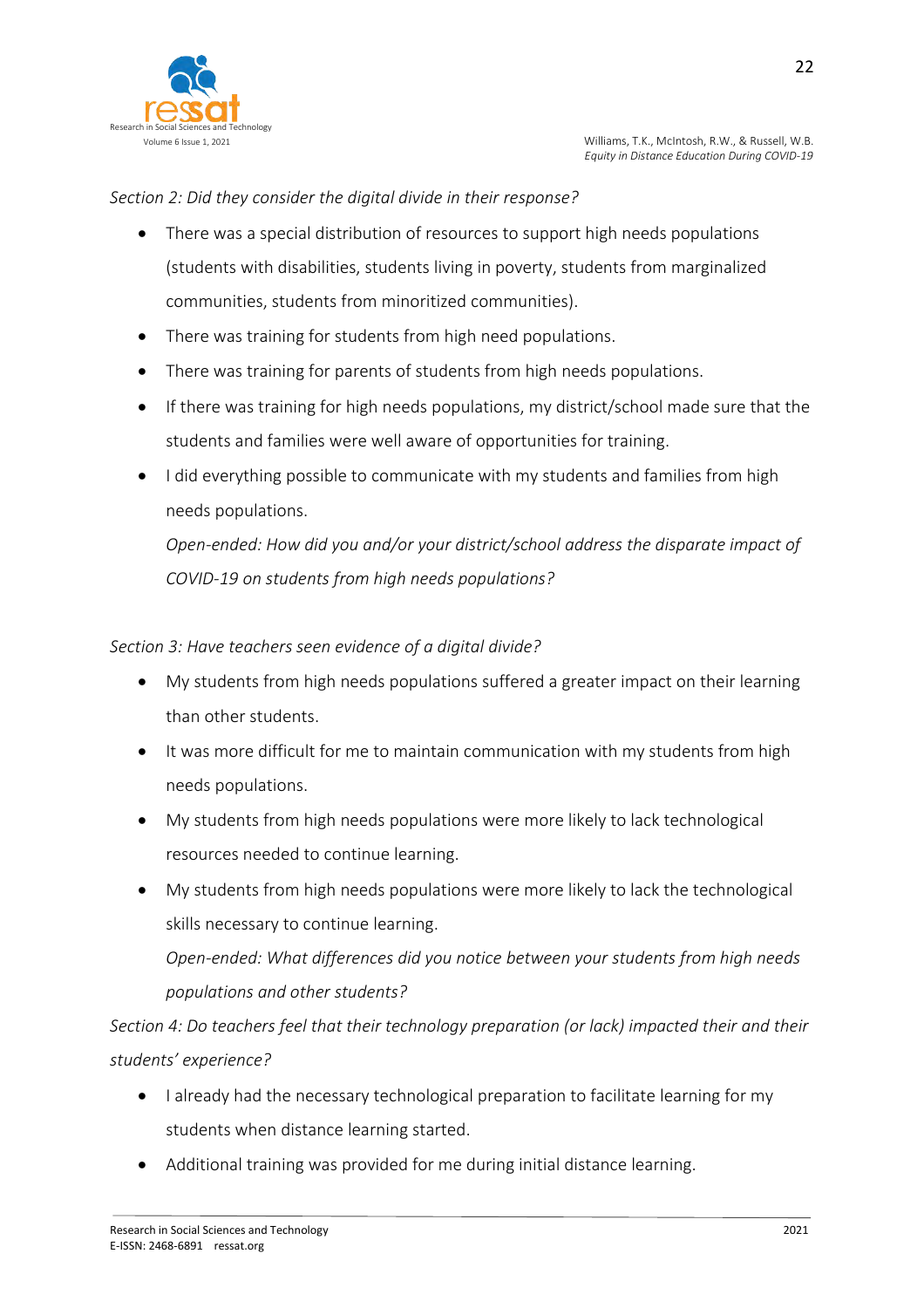

- I had to find my own training in order to ensure continuity of learning for my students.
- My students suffered due to my lack of technological skills.
- My students benefited from my technological skills.

*Open-ended: How did your technological preparation (or lack thereof) impact your experience and/or your students' experience?*